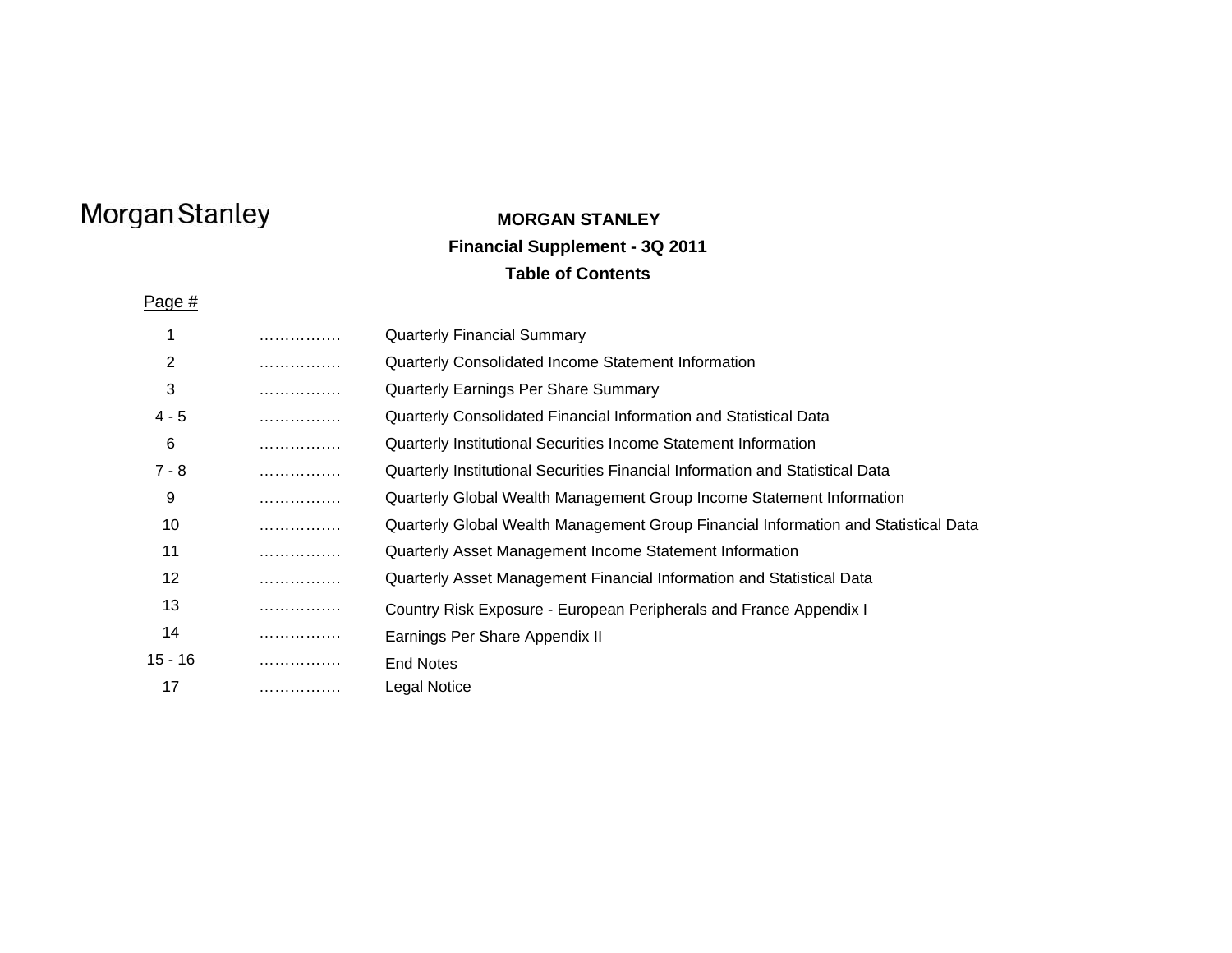#### **MORGAN STANLEY Quarterly Financial Summary (unaudited, dollars in millions)**

|                                                                  |               | <b>Quarter Ended</b> |               |     |               | Percentage Change From: |               |     | <b>Nine Months Ended</b> |     | Percentage    |        |
|------------------------------------------------------------------|---------------|----------------------|---------------|-----|---------------|-------------------------|---------------|-----|--------------------------|-----|---------------|--------|
|                                                                  | Sept 30, 2011 |                      | June 30, 2011 |     | Sept 30, 2010 | June 30, 2011           | Sept 30, 2010 |     | Sept 30, 2011            |     | Sept 30, 2010 | Change |
| Net revenues                                                     |               |                      |               |     |               |                         |               |     |                          |     |               |        |
| <b>Institutional Securities</b>                                  | 6,448         | \$                   | 5,189         | -\$ | 2,895         | 24%                     | 123%          | \$. | 15,229                   | \$  | 12,748        | 19%    |
| Global Wealth Management Group                                   | 3,260         |                      | 3,476         |     | 3,104         | (6%)                    | 5%            |     | 10,173                   |     | 9,283         | 10%    |
| <b>Asset Management</b>                                          | 215           |                      | 645           |     | 802           | (67%)                   | (73%)         |     | 1,486                    |     | 1,865         | (20%   |
| <b>Intersegment Eliminations</b>                                 | (31           |                      | (28)          |     | (21)          | $(11\%)$                | (48%)         |     | (79)                     |     | (81)          | 2%     |
| Consolidated net revenues                                        | 9,892         |                      | 9,282         |     | 6,780         | 7%                      | 46%           |     | 26,809                   |     | 23,815        | 13%    |
| Income (loss) from continuing operations before tax              |               |                      |               |     |               |                         |               |     |                          |     |               |        |
| <b>Institutional Securities</b>                                  | 3,433         | \$.                  | .457          | \$  | 241           | 136%                    | $\star$       | \$  | 5,287                    | \$  | 3,901         | 36%    |
| Global Wealth Management Group                                   | 362           |                      | 322           |     | 281           | 12%                     | 29%           |     | 1,032                    |     | 766           | 35%    |
| <b>Asset Management</b>                                          | (117)         |                      | 165           |     | 279           | $\star$                 |               |     | 175                      |     | 367           | (52%)  |
| <b>Intersegment Eliminations</b>                                 |               |                      |               |     |               | --                      | --            |     |                          |     | (15)          |        |
| Consolidated income (loss) from continuing operations before tax | 3,678         |                      | 1,944         |     | 801           | 89%                     |               |     | 6,494                    |     | 5,019         | 29%    |
| Income (loss) applicable to Morgan Stanley                       |               |                      |               |     |               |                         |               |     |                          |     |               |        |
| <b>Institutional Securities</b>                                  | 2,064         | \$                   | 990           | \$  | 99            | 108%                    |               | \$  | 3,768                    | \$. | 3.214         | 17%    |
| Global Wealth Management Group                                   | 169           |                      | 180           |     | 144           | (6%)                    | 17%           |     | 532                      |     | 353           | 51%    |
| Asset Management                                                 | (59)          |                      | 19            |     | 71            |                         | $\ddot{}$     |     | 29                       |     | 42            | (31%)  |
| <b>Intersegment Eliminations</b>                                 |               |                      |               |     |               | --                      |               |     |                          |     | (12)          |        |
| Consolidated income (loss) applicable to Morgan Stanley          | 2,174         |                      | 1,189         |     | 314           | 83%                     |               |     | 4,329                    |     | 3,597         | 20%    |

Notes: - Results for the quarters ended September 30, 2011, June 30, 2011 and September 30, 2010 include positive (negative) revenue of \$3,410 million, \$244 million and \$(731) million, respectively, related to the movement in Morgan Stanley's credit spreads and other credit factors on certain long-term and short-term debt.

- Income (loss) applicable to Morgan Stanley represents consolidated income (loss) from continuing operations applicable to Morgan Stanley before gain (loss) from discontinued operations. - Refer to Legal Notice on page 17.

1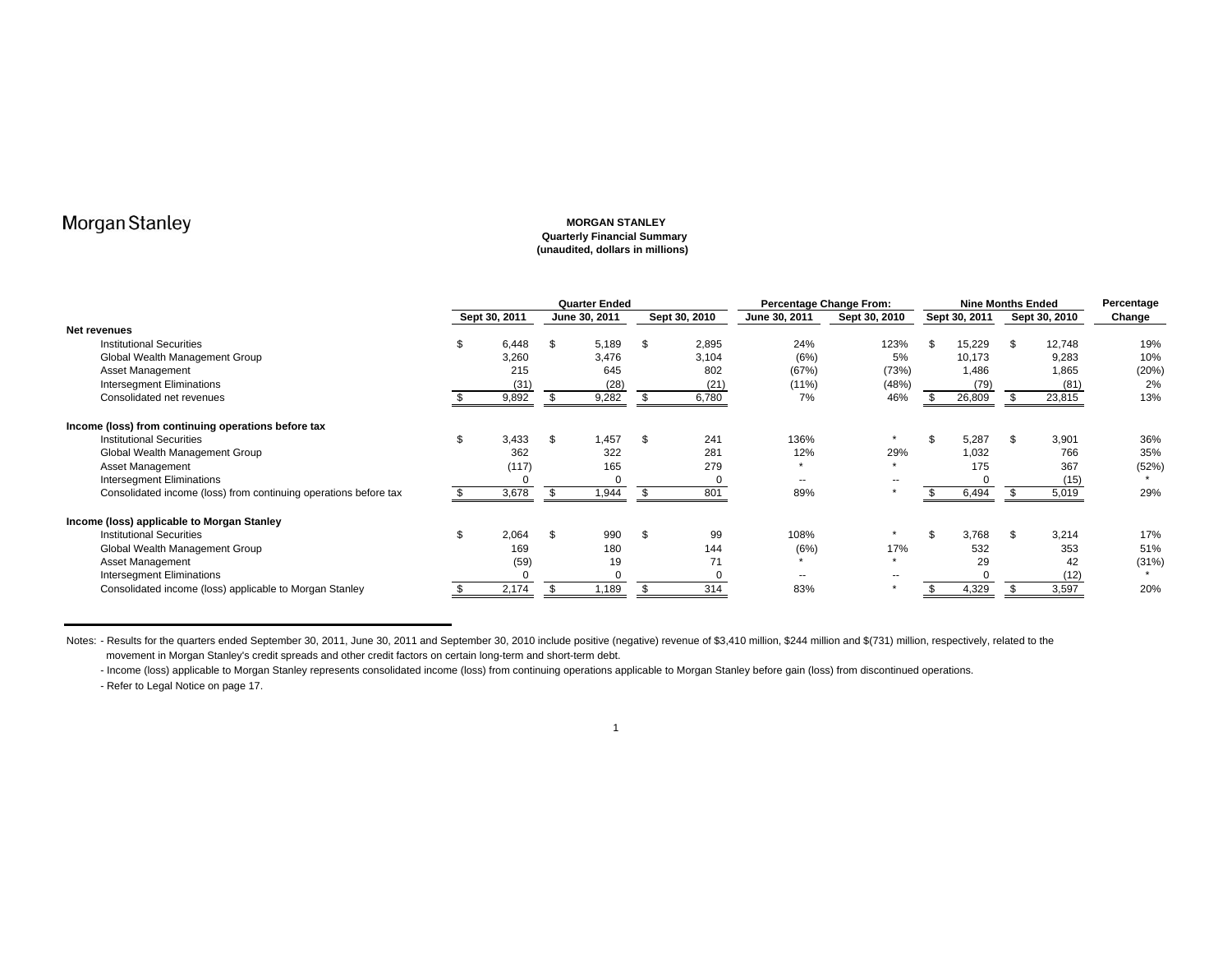#### **MORGAN STANLEY Quarterly Consolidated Income Statement Information (unaudited, dollars in millions)**

|                                                                                                      |               |       | <b>Quarter Ended</b>  |               |               | Percentage Change From: |                | <b>Nine Months Ended</b> |          |               | Percentage |
|------------------------------------------------------------------------------------------------------|---------------|-------|-----------------------|---------------|---------------|-------------------------|----------------|--------------------------|----------|---------------|------------|
|                                                                                                      | Sept 30, 2011 |       | June 30, 2011         | Sept 30, 2010 | June 30, 2011 | Sept 30, 2010           |                | Sept 30, 2011            |          | Sept 30, 2010 | Change     |
| Revenues:                                                                                            |               |       |                       |               |               |                         |                |                          |          |               |            |
| Investment banking                                                                                   | 1.031<br>S    |       | \$<br>1,695           | \$<br>1,221   | (39%)         | (16%)                   | \$             | 3,940                    | \$       | 3,361         | 17%        |
| Principal transactions:                                                                              |               |       |                       |               |               |                         |                |                          |          |               |            |
| Trading                                                                                              | 4,961         |       | 3,485                 | 1,441         | 42%           |                         |                | 11,423                   |          | 8,552         | 34%        |
| Investments                                                                                          |               | (298) | 402                   | 820           |               |                         |                | 433                      |          | 1,137         | (62%)      |
| Commissions and fees                                                                                 | 1,484         |       | 1,291                 | 1,068         | 15%           | 39%                     |                | 4,224                    |          | 3,636         | 16%        |
| Asset management, distribution and admin. fees                                                       | 2,184         |       | 2,206                 | 1,940         | (1%)          | 13%                     |                | 6,499                    |          | 5,877         | 11%        |
| Other                                                                                                |               | 390   | 275                   | 187           | 42%           | 109%                    |                | 221                      |          | 640           | (65%)      |
| Total non-interest revenues                                                                          | 9,752         |       | 9,354                 | 6,677         | 4%            | 46%                     |                | 26,740                   |          | 23,203        | 15%        |
| Interest income                                                                                      | 1,749         |       | 1,957                 | 1,851         | (11%)         | (6%)                    |                | 5,560                    |          | 5,334         | 4%         |
| Interest expense                                                                                     | 1,609         |       | 2,029                 | 1,748         | (21%)         | (8%)                    |                | 5,491                    |          | 4,722         | 16%        |
| Net interest                                                                                         |               | 140   | (72)                  | 103           |               | 36%                     |                | 69                       |          | 612           | (89%)      |
| Net revenues                                                                                         | 9,892         |       | 9,282                 | 6,780         | 7%            | 46%                     |                | 26,809                   |          | 23,815        | 13%        |
| Non-interest expenses:                                                                               |               |       |                       |               |               |                         |                |                          |          |               |            |
| Compensation and benefits                                                                            | 3,685         |       | 4,675                 | 3,685         | (21%)         | н.                      |                | 12,693                   |          | 11,987        | 6%         |
| Non-compensation expenses:                                                                           |               |       |                       |               |               |                         |                |                          |          |               |            |
| Occupancy and equipment                                                                              |               | 386   | 401                   | 399           | (4%)          | (3%)                    |                | 1,189                    |          | 1,190         | $\sim$     |
| Brokerage, clearing and exchange fees                                                                |               | 447   | 416                   | 332           | 7%            | 35%                     |                | 1,268                    |          | 1,051         | 21%        |
| Information processing and communications                                                            |               | 460   | 448                   | 412           | 3%            | 12%                     |                | 1,353                    |          | 1,223         | 11%        |
| Marketing and business development                                                                   |               | 145   | 154                   | 134           | (6%)          | 8%                      |                | 446                      |          | 421           | 6%         |
| Professional services                                                                                |               | 462   | 494                   | 460           | (6%)          | $\sim$                  |                | 1,384                    |          | 1,351         | 2%         |
| Other                                                                                                |               | 629   | 750                   | 557           | (16%)         | 13%                     |                | 1,982                    |          | 1,573         | 26%        |
| Total non-compensation expenses                                                                      | 2,529         |       | 2,663                 | 2,294         | (5%)          | 10%                     |                | 7,622                    |          | 6,809         | 12%        |
| Total non-interest expenses                                                                          | 6,214         |       | 7,338                 | 5,979         | (15%)         | 4%                      |                | 20,315                   |          | 18,796        | 8%         |
| Income (loss) from continuing operations before taxes                                                | 3,678         |       | 1,944                 | 801           | 89%           |                         |                | 6,494                    |          | 5,019         | 29%        |
| Income tax provision / (benefit) from continuing operations                                          | 1,410         |       | 542                   | (23)          | 160%          |                         |                | 1,696                    |          | 653           | 160%       |
| Income (loss) from continuing operations                                                             | 2,268         |       | 1,402                 | 824           | 62%           | 175%                    |                | 4,798                    |          | 4,366         | 10%        |
| Gain (loss) from discontinued operations after tax                                                   |               | 25    | 4                     | (183)         |               |                         |                | 31                       |          | 270           | (89%)      |
| Net income (loss)                                                                                    | \$<br>2,293   |       | $\mathbb{S}$<br>1,406 | \$<br>641     | 63%           |                         | $\mathfrak{L}$ | 4,829                    | \$       | 4,636         | 4%         |
| Net income (loss) applicable to noncontrolling interests                                             |               | 94    | 213                   | 510           | (56%)         | (82%)                   |                | 469                      |          | 769           | (39%)      |
| Net income (loss) applicable to Morgan Stanley                                                       | 2,199         |       | 1,193                 | 131           | 84%           |                         |                | 4,360                    |          | 3,867         | 13%        |
| Preferred stock dividend / Other                                                                     |               | 46    | 1,751                 | 222           | (97%)         | (79%)                   |                | 2,025                    |          | 896           | 126%       |
| Earnings (loss) applicable to Morgan Stanley common shareholders                                     | \$<br>2,153   |       | S.<br>(558)           | \$<br>(91)    |               |                         | \$             | 2,335                    | <b>S</b> | 2,971         | (21%)      |
| Amounts applicable to Morgan Stanley:                                                                |               |       |                       |               |               |                         |                |                          |          |               |            |
| Income (loss) from continuing operations                                                             | 2,174         |       | 1,189                 | 314           | 83%           |                         |                | 4,329                    |          | 3,597         | 20%        |
| Gain (loss) from discontinued operations after tax                                                   |               | 25    | $\overline{4}$        | (183)         |               |                         |                | 31                       |          | 270           | (89%)      |
| Net income (loss) applicable to Morgan Stanley                                                       | 2,199<br>S    |       | 1,193<br>\$           | \$<br>131     | 84%           |                         | \$             | 4,360                    | \$       | 3,867         | 13%        |
|                                                                                                      |               | 37%   | 21%                   | 12%           |               |                         |                | 24%                      |          | 21%           |            |
| Pre-tax profit margin                                                                                | 37%           |       | 50%                   | 54%           |               |                         |                | 47%                      |          | 50%           |            |
| Compensation and benefits as a % of net revenues<br>Non-compensation expenses as a % of net revenues | 26%           |       | 29%                   | 34%           |               |                         |                | 28%                      |          | 29%           |            |
| Effective tax rate from continuing operations                                                        | 38.3%         |       | 27.9%                 | ٠             |               |                         |                | 26.1%                    |          | 13.0%         |            |

Notes: - Pre-tax profit margin is a non-GAAP financial measure that the Firm considers to be a useful measure that the Firm and investors use to assess operating performance. Percentages represent income from continuing operations before income taxes as a percentage of net revenues.

- The quarter ended June 30, 2011, preferred stock dividend/other included a one-time negative adjustment of approximately \$1.7 billion related to the conversion of Series B Non-Cumulative Non-Voting Perpetual Convertible Preferred Stock held by Mitsubishi UFJ Financial Group, Inc. (MUFG), into Morgan Stanley common stock (MUFG conversion).

- The quarter ended September 30, 2010 included a tax gain of \$176 million associated with the repatriation of non-U.S. earnings at a cost lower than originally estimated. Excluding the discrete tax gain, the effective tax rate for the quarter would have been 19.1%.

- Preferred stock dividend / Other includes allocation of earnings to Participating Restricted Stock Units (RSUs) and China Investment Corporation (CIC) equity units.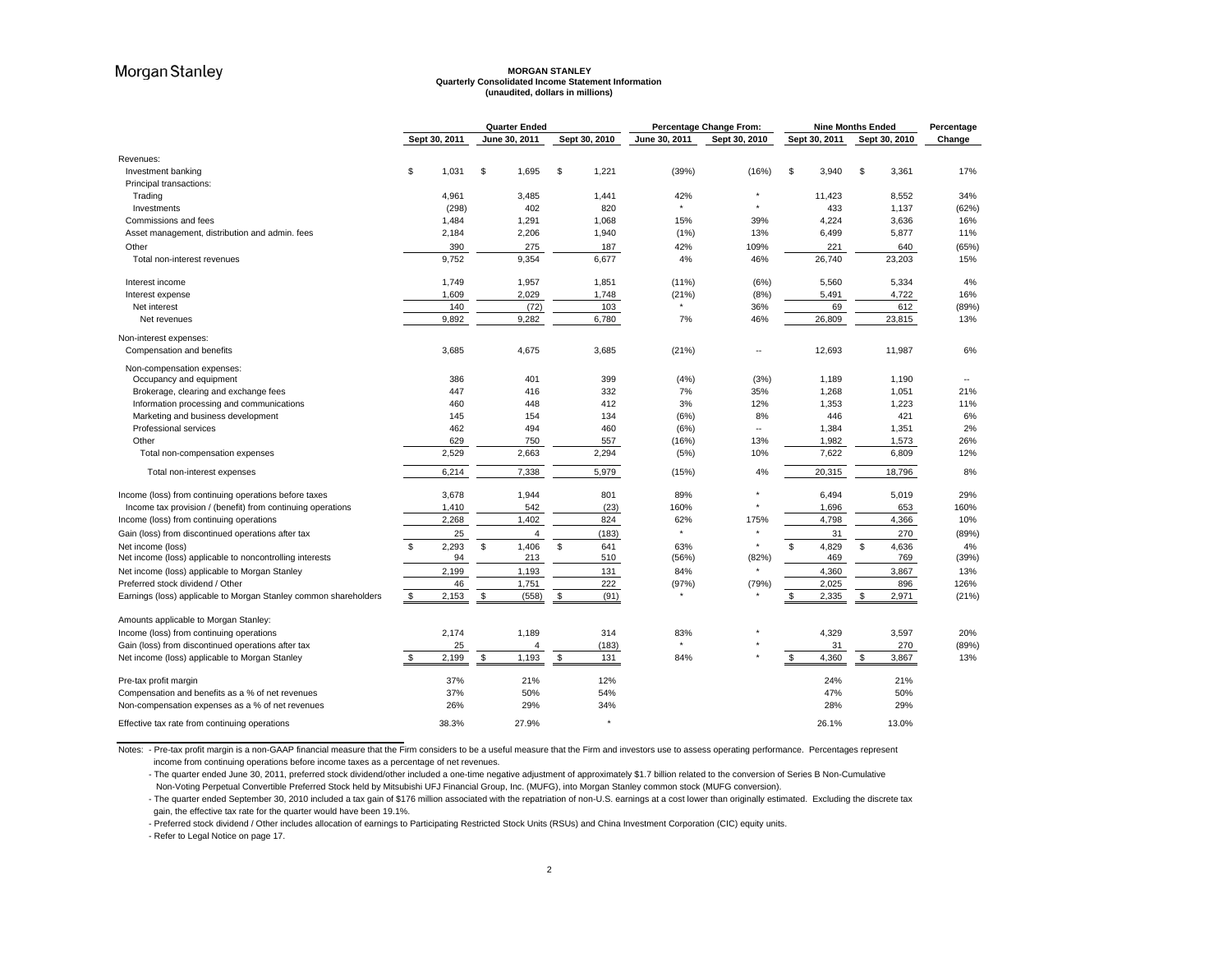#### **MORGAN STANLEY Quarterly Earnings Per Share (unaudited, dollars in millions, except for per share data)**

|                                                                                                                                                                              | <b>Quarter Ended</b> |                            |      |                            |      | Percentage Change From: |               |               | <b>Nine Months Ended</b> |                            |              |                 |         |
|------------------------------------------------------------------------------------------------------------------------------------------------------------------------------|----------------------|----------------------------|------|----------------------------|------|-------------------------|---------------|---------------|--------------------------|----------------------------|--------------|-----------------|---------|
|                                                                                                                                                                              |                      | Sept 30, 2011              |      | June 30, 2011              |      | Sept 30, 2010           | June 30, 2011 | Sept 30, 2010 | Sept 30, 2011            |                            |              | Sept 30, 2010   | Change  |
| Income (loss) from continuing operations                                                                                                                                     | \$                   | 2,268                      | \$   | 1,402                      | \$   | 824                     | 62%           | 175%          | - \$                     | 4,798                      | \$           | 4,366           | 10%     |
| Net income (loss) from continuing operations applicable to noncontrolling interest                                                                                           |                      | 94                         |      | 213                        |      | 510                     | (56%)         | (82%)         |                          | 469                        |              | 769             | (39%)   |
| Income from continuing operations applicable to Morgan Stanley                                                                                                               |                      | 2,174                      |      | 1,189                      |      | 314                     | 83%           |               |                          | 4,329                      |              | 3,597           | 20%     |
| Less: Preferred Dividends                                                                                                                                                    |                      | (24)                       |      | (24)                       |      | (220)                   |               | 89%           |                          | (268)                      |              | (660)           | 59%     |
| Less: MUFG preferred stock conversion                                                                                                                                        |                      |                            |      | (1,726)                    |      |                         |               |               |                          | (1,726)                    |              | $\sim$          | $\star$ |
| Income from continuing operations applicable to Morgan Stanley, prior to allocation of income to CIC Equity Units<br>and Participating Restricted Stock Units                |                      | 2,150                      |      | (561)                      |      | 94                      |               |               |                          | 2,335                      |              | 2,937           | (20%)   |
| <b>Basic EPS Adjustments:</b>                                                                                                                                                |                      |                            |      |                            |      |                         |               |               |                          |                            |              |                 |         |
| Less: Allocation of undistributed earnings to CIC Equity Units                                                                                                               |                      | $\mathbf 0$                |      | $\mathbf 0$                |      | $\mathbf 0$             |               |               |                          | $\mathbf 0$                |              | (118)           | $\star$ |
| Less: Allocation of earnings to Participating Restricted Stock Units                                                                                                         |                      | (22)                       |      | (1)                        |      | (3)                     |               |               |                          | (31)                       |              | (92)            | 66%     |
| Earnings (loss) from continuing operations applicable to Morgan Stanley common shareholders                                                                                  | \$.                  | 2,128                      | -S   | (562)                      | -S   | 91                      |               |               | s.                       | 2.304                      | - \$         | 2,727           | (16%)   |
| Gain (loss) from discontinued operations after tax                                                                                                                           |                      | 25<br>$\Omega$             |      | $\overline{4}$<br>$\Omega$ |      | (183)<br>$\mathbf 0$    |               |               |                          | 31<br>$\Omega$             |              | 270<br>$\Omega$ | (89%)   |
| Gain (loss) from discontinued operations after tax applicable to noncontrolling interests<br>Gain (loss) from discontinued operations after tax applicable to Morgan Stanley |                      | 25                         |      | $\overline{4}$             |      | (183)                   |               |               |                          | 31                         |              | 270             | (89%)   |
| Less: Allocation of undistributed earnings to CIC Equity Units                                                                                                               |                      | $\mathbf 0$                |      | $\overline{0}$             |      | $\mathbf 0$             |               |               |                          | $\mathbf 0$                |              | (18)            |         |
| Less: Allocation of earnings to Participating Restricted Stock Units                                                                                                         |                      | $\Omega$                   |      | $\Omega$                   |      |                         |               |               |                          | $\mathbf 0$                |              | (8)             | $\star$ |
| Earnings (loss) from discontinued operations applicable to Morgan Stanley common shareholders                                                                                |                      | 25                         |      | 4                          |      | (182)                   |               |               |                          | 31                         |              | 244             | (87%)   |
| Earnings (loss) applicable to Morgan Stanley common shareholders                                                                                                             | s.                   | $2,153$ \$                 |      | $(558)$ \$                 |      | (91)                    |               |               | \$.                      | 2,335                      | - \$         | 2,971           | (21%)   |
| Average basic common shares outstanding (millions)                                                                                                                           |                      | 1,848                      |      | 1,464                      |      | 1,377                   | 26%           | 34%           |                          | 1,590                      |              | 1,337           | 19%     |
| Earnings per basic share:                                                                                                                                                    |                      |                            |      |                            |      |                         |               |               |                          |                            |              |                 |         |
| Income from continuing operations                                                                                                                                            | \$                   | 1.15                       | - \$ | (0.38)                     | - \$ | 0.07                    |               |               | \$                       | 1.45                       | - \$         | 2.04            | (29%)   |
| Discontinued operations                                                                                                                                                      | s.                   | 0.01                       | \$   | $\sim$                     | \$   | (0.14)                  |               |               | \$                       | 0.02                       | - \$         | 0.18            | (89%)   |
| Earnings per basic share                                                                                                                                                     | -\$                  | 1.16                       | ŝ.   | $(0.38)$ \$                |      | (0.07)                  |               |               | \$                       | 1.47                       | - \$         | 2.22            | (34%)   |
| Earnings (loss) from continuing operations applicable to Morgan Stanley common shareholders                                                                                  | s.                   | $2,128$ \$                 |      | $(562)$ \$                 |      | 91                      |               |               | \$                       | 2,304                      | - \$         | 2,727           | (16%)   |
| <b>Diluted EPS Adjustments:</b>                                                                                                                                              |                      |                            |      |                            |      |                         |               |               |                          |                            |              |                 |         |
| Income impact of assumed conversions:                                                                                                                                        |                      |                            |      |                            |      |                         |               |               |                          |                            |              |                 |         |
| Preferred stock dividends (Series B - Mitsubishi)<br>Assumed conversion of CIC                                                                                               |                      | $\mathbf 0$<br>$\mathsf 0$ |      | $\mathbf 0$<br>$\mathbf 0$ |      | $\mathbf 0$<br>(16)     |               |               |                          | $\mathbf 0$<br>$\mathbf 0$ |              | 588             | $\star$ |
|                                                                                                                                                                              |                      |                            |      |                            |      |                         |               |               |                          |                            |              | 75              |         |
| Earnings (loss) from continuing operations applicable to Morgan Stanley common shareholders                                                                                  | s.                   | $2,128$ \$                 |      | $(562)$ \$                 |      | 75                      |               |               | s.                       | 2,304                      | $\mathbf{s}$ | 3,390           | (32%)   |
| Earnings (loss) from discontinued operations applicable to Morgan Stanley common shareholders                                                                                |                      | 25                         |      | $\overline{4}$             |      | (182)                   |               |               |                          | 31                         |              | 244             | (87%)   |
| Assumed conversion of CIC                                                                                                                                                    |                      | $\mathbf 0$                |      | $\mathbf 0$                |      | $\mathbf 0$             |               |               |                          | $\mathbf 0$                |              | 41              |         |
| Earnings (loss) applicable to common shareholders plus assumed conversions                                                                                                   | s.                   | $2,153$ \$                 |      | $(558)$ \$                 |      | (107)                   |               |               | S                        | 2,335                      | - \$         | 3,675           | (36%)   |
| Average diluted common shares outstanding and common stock equivalents (millions)                                                                                            |                      | 1,869                      |      | 1,464                      |      | 1,443                   | 28%           | 30%           |                          | 1,608                      |              | 1,710           | (6%)    |
| Earnings per diluted share:                                                                                                                                                  |                      |                            |      |                            |      |                         |               |               |                          |                            |              |                 |         |
| Income from continuing operations                                                                                                                                            | S.                   | 1.14                       | -S   | (0.38)                     | - \$ | 0.05                    |               |               |                          | 1.43                       | s.           | 1.98            | (28%)   |
| Discontinued operations                                                                                                                                                      | S.                   | 0.01                       | -S   |                            | \$   | (0.12)                  |               |               | \$                       | 0.02                       | - \$         | 0.17            | (88%)   |
| Earnings per diluted share                                                                                                                                                   | \$                   | 1.15                       | s    | $(0.38)$ \$                |      | (0.07)                  |               |               | \$.                      | 1.45                       | \$           | 2.15            | (33%)   |

Notes: -The Firm calculates earnings per share using the two-class method as described under the accounting guidance for earnings per share. For further discussion of the Firm's earnings per share calculations, see page 14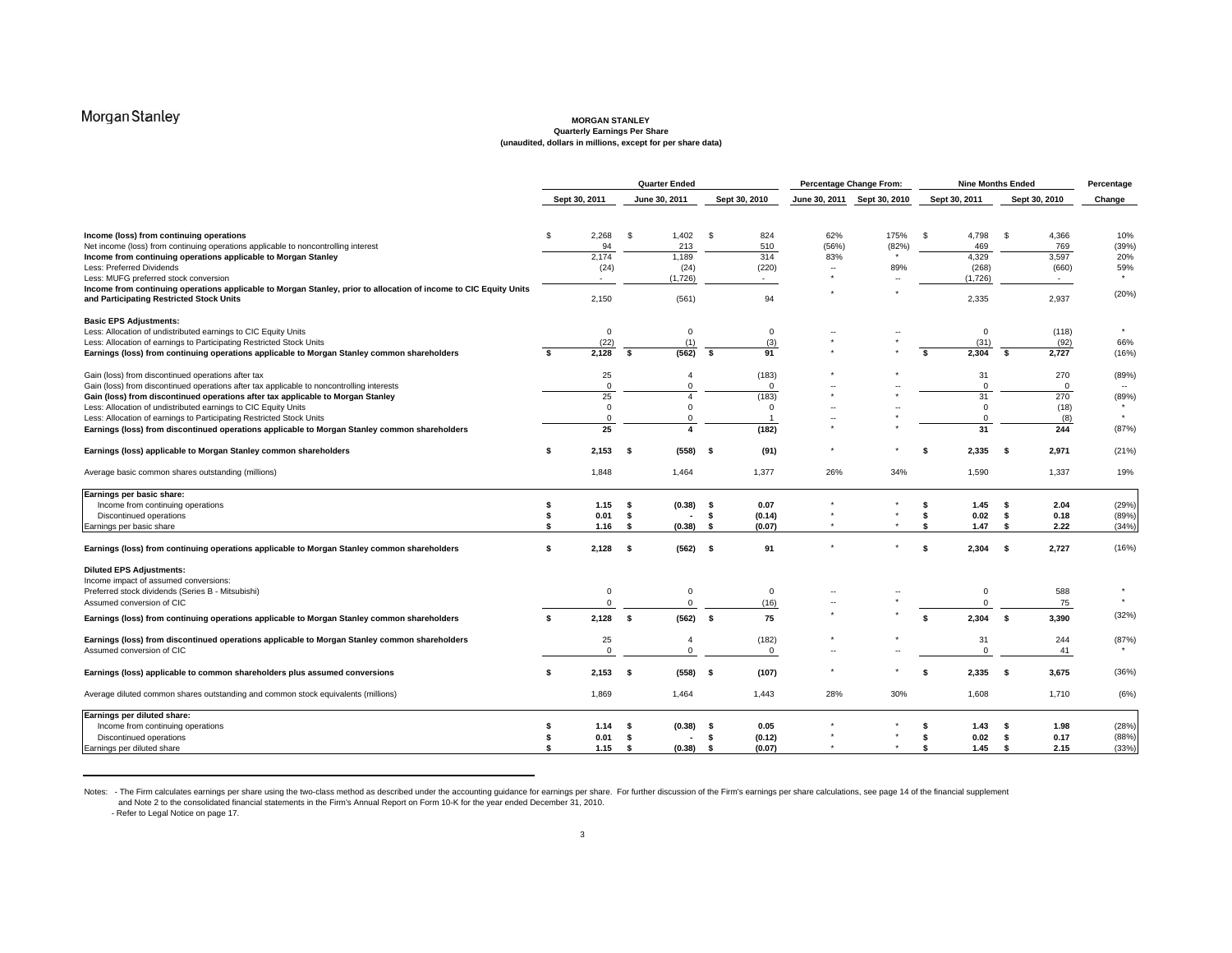#### **MORGAN STANLEY Quarterly Consolidated Financial Information and Statistical Data (unaudited)**

|                                                                 | <b>Quarter Ended</b> |                |    | Percentage Change From: | <b>Nine Months Ended</b> | Percentage    |               |                          |               |                |               |        |
|-----------------------------------------------------------------|----------------------|----------------|----|-------------------------|--------------------------|---------------|---------------|--------------------------|---------------|----------------|---------------|--------|
|                                                                 |                      | Sept 30, 2011  |    | June 30, 2011           |                          | Sept 30, 2010 | June 30, 2011 | Sept 30, 2010            | Sept 30, 2011 |                | Sept 30, 2010 | Change |
|                                                                 |                      |                |    |                         |                          |               |               |                          |               |                |               |        |
| Regional revenue <sup>(1)</sup>                                 |                      |                |    |                         |                          |               |               |                          |               |                |               |        |
| Americas                                                        | \$                   | 6,582          | \$ | 6,629                   | \$                       | 4,777         | (1%)          | 38%                      | \$<br>18,701  | $\mathfrak{s}$ | 16,650        | 12%    |
| EMEA (Europe, Middle East, Africa)                              |                      | 2,243          |    | 1,572                   |                          | 1,002         | 43%           | 124%                     | 5,519         |                | 4,728         | 17%    |
| Asia                                                            |                      | 1,067<br>9,892 |    | 1,081                   |                          | 1,001         | (1%)          | 7%                       | 2,589         |                | 2,437         | 6%     |
| Consolidated net revenues                                       | \$                   |                | \$ | 9,282                   | \$                       | 6,780         | 7%            | 46%                      | \$<br>26,809  | \$             | 23,815        | 13%    |
| Worldwide employees                                             |                      | 62,648         |    | 62,964                  |                          | 62,864        | (1%)          | $\overline{\phantom{a}}$ |               |                |               |        |
| <b>Total assets</b>                                             | \$                   | 794,939        | \$ | 830,747                 | \$                       | 841,372       | (4%)          | (6%)                     |               |                |               |        |
| Firmwide deposits                                               |                      | 66,184         |    | 65,525                  |                          | 61,202        | $1\%$         | 8%                       |               |                |               |        |
| Consolidated assets under management or supervision (billions): |                      |                |    |                         |                          |               |               |                          |               |                |               |        |
| Asset Management                                                |                      | 268            |    | 296                     |                          | 266           | (9%)          | 1%                       |               |                |               |        |
| Global Wealth Management                                        |                      | 472            |    | 516                     |                          | 449           | (9% )         | 5%                       |               |                |               |        |
| Total                                                           |                      | 740            |    | 812                     |                          | 715           | (9%)          | 3%                       |               |                |               |        |
| Common equity <sup>(2)</sup>                                    |                      | 60,320         |    | 58,199                  |                          | 47,279        | 4%            | 28%                      |               |                |               |        |
| Preferred equity <sup>(2)</sup>                                 |                      | 1,508          |    | 1,508                   |                          | 9,597         |               | (84%)                    |               |                |               |        |
| Morgan Stanley shareholders' equity                             |                      | 61,828         |    | 59,707                  |                          | 56,876        | 4%            | 9%                       |               |                |               |        |
| Junior subordinated debt issued to capital trusts               |                      | 4,836          |    | 4,826                   |                          | 4,822         | --            | $\overline{\phantom{a}}$ |               |                |               |        |
| Less: Goodwill and intangible assets (3)                        |                      | (6, 761)       |    | (6,860)                 |                          | (7,091)       | $1\%$         | 5%                       |               |                |               |        |
| Tangible Morgan Stanley shareholders' equity                    | \$                   | 59,903         | \$ | 57,673                  | \$                       | 54,607        | 4%            | 10%                      |               |                |               |        |
| Tangible common equity                                          | \$                   | 53,559         | \$ | 51,339                  | \$                       | 40,188        | 4%            | 33%                      |               |                |               |        |
| Leverage Ratio                                                  |                      | 13.3x          |    | 14.4x                   |                          | 15.4x         |               |                          |               |                |               |        |
| Return on average common equity                                 |                      |                |    |                         |                          |               |               |                          |               |                |               |        |
| from continuing operations                                      |                      | 14.5%          |    |                         |                          | 0.9%          |               |                          |               |                |               |        |
| Return on average common equity                                 |                      | 14.7%          |    |                         |                          |               |               |                          |               |                |               |        |
| Period end common shares outstanding (000's)                    |                      | 1,927,540      |    | 1,929,033               |                          | 1,512,990     |               | 27%                      |               |                |               |        |
| Book value per common share (4)                                 | \$                   | 31.29          | \$ | 30.17                   |                          | 31.25         | 4%            | $\overline{\phantom{a}}$ |               |                |               |        |
| Tangible book value per common share (4)                        | \$                   | 27.79          | \$ | 26.61                   | \$.                      | 26.56         | 4%            | 5%                       |               |                |               |        |

Notes: - All data presented in millions except ratios, book values and number of employees.

- Consolidated assets under management has been recast to exclude the share of minority stake assets which represents Asset Management's proportional share of assets managed by entities in which it owns a minority stake.

- Goodwill and intangible assets exclude noncontrolling interests and reflect the Firm's share of Morgan Stanley Smith Barney (MSSB) goodwill and intangible assets.

- Tangible common equity is a non-GAAP measure that the Firm considers to be a useful measure that the Firm and investors use to assess capital adequacy. Tangible common equity equals common equity less goodwill and intangible assets net of allowable mortgage servicing rights deduction.

- Leverage ratio is a non-GAAP measure that the Firm considers to be a useful measure that the Firm and investors use to assess capital adequacy. Leverage ratio equals total assets divided by tangible Morgan Stanley shareholders' equity.

- For the quarter ended June 30, 2011, the negative adjustment related to the MUFG conversion was included in the numerator in the calculation of the return on average common equity. - Book value per common share equals common equity divided by period end common shares outstanding.

- Tangible book value per common share is a non-GAAP measure that the Firm considers to be a useful measure that the Firm and investors use to assess capital adequacy. Tangible book value per common share equals tangible common equity divided by period end common shares outstanding.

- Tangible Morgan Stanley shareholders' equity is a non-GAAP measure that the Firm considers to be a useful measure that the Firm and investors use to assess capital adequacy. - Refer to End Notes on pages 15-16 and Legal Notice on page 17.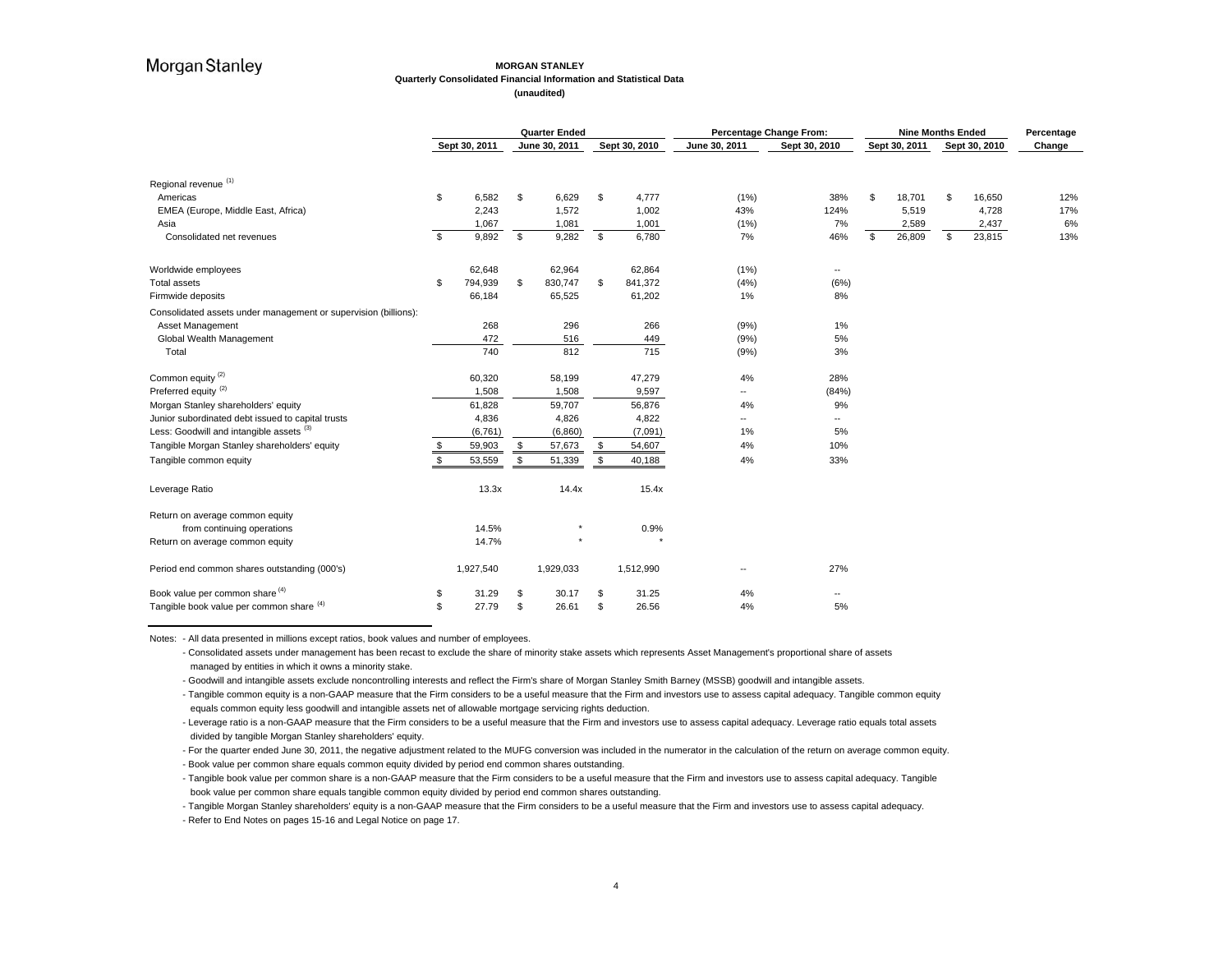#### **MORGAN STANLEY**

#### **Quarterly Consolidated Financial Information and Statistical Data**

**(unaudited, dollars in billions)**

|                                 |                    |                          |                                       |                    | <b>Quarter Ended</b> |                                       |                    |                          |                   |                                       |
|---------------------------------|--------------------|--------------------------|---------------------------------------|--------------------|----------------------|---------------------------------------|--------------------|--------------------------|-------------------|---------------------------------------|
|                                 |                    | September 30, 2011       |                                       |                    | June 30, 2011        |                                       |                    | September 30, 2010       |                   |                                       |
|                                 |                    | Average                  |                                       |                    | Average              |                                       |                    | Average                  |                   |                                       |
|                                 | Tier 1 capital (1) | Common equity (1)        | Return on<br>average common<br>equity | Tier 1 capital (1) | Common equity (1)    | Return on<br>average common<br>equity | Tier 1 capital (1) |                          | Common equity (1) | Return on<br>average common<br>equity |
| <b>Institutional Securities</b> | 26.0               | 29.3<br>\$               | 28%                                   | 25.1               | 22.1<br>\$           |                                       | 26.3               | - S                      | 17.3              |                                       |
| Global Wealth Management Group  | 3.6                | 8.3                      | 8%                                    | 3.4                |                      | 7.1<br>$\star$                        | 2.5                |                          | 6.6               | 8%                                    |
| Asset Management                | 1.6                | 2.5                      | $\star$                               | 1.4                | 2.0                  | $\star$                               | 2.0                |                          | 2.2               | 12%                                   |
| Parent capital                  | 20.6               | 19.0                     |                                       | 20.7               | 18.4                 |                                       | 22.8               |                          | 18.0              |                                       |
| Total - continuing operations   | 51.8               | 59.1                     | 15%                                   | 50.6               | 49.6                 |                                       | 53.6               |                          | 44.1              | 1%                                    |
| Discontinued operations         | 0.0                | 0.0                      |                                       | 0.0                | 0.0                  |                                       | 0.1                |                          | 0.1               |                                       |
| Firm                            | 51.8               | 59.1<br>- 35             | 15%                                   | 50.6               | 49.6<br>- \$         |                                       | 53.7               |                          | 44.2              | $\star$                               |
|                                 |                    | <b>Nine Months Ended</b> |                                       |                    |                      |                                       |                    | <b>Nine Months Ended</b> |                   |                                       |
|                                 |                    | September 30, 2011       |                                       |                    |                      |                                       |                    | September 30, 2010       |                   |                                       |
|                                 |                    | Average                  |                                       |                    |                      |                                       |                    | Average                  |                   |                                       |

|                                 |                    |                   | Return on<br>average common |                    |                   | Return on<br>average common |
|---------------------------------|--------------------|-------------------|-----------------------------|--------------------|-------------------|-----------------------------|
|                                 | Tier 1 capital (1) | Common equity (1) | equity                      | Tier 1 capital (1) | Common equity (1) | equity                      |
| <b>Institutional Securities</b> | 24.7               | 23.9              | 11%                         | 26.0               | 17.5              | 23%                         |
| Global Wealth Management Group  | 3.4                | 7.4               | 5%                          | 2.8                | 6.8               | 6%                          |
| Asset Management                | 1.5                | 2.2               |                             | 1.8                | 2.1               | 2%                          |
| Parent capital                  | 21.0               | 18.8              |                             | 20.4               | 14.0              |                             |
| Total - continuing operations   | 50.6               | 52.3              | 6%                          | 51.0               | 40.4              | 10%                         |
| Discontinued operations         | 0.0                | 0.0               |                             | 0.2                | 0.3               |                             |
| Firm                            | 50.6               | 52.3              | 6%                          | 51.2               | 40.7              | 10%                         |
|                                 |                    |                   |                             |                    |                   |                             |

Notes: - The negative adjustment of \$1.7 billion related to the MUFG conversion in the quarter ended June 30, 2011 was allocated to the business segments and included in the numerator for the purpose of calculating the return on average common equity as follows: Institutional Securities \$1.4 billion, Global Wealth Management \$0.2 billion and Asset Management \$0.1 billion.

 Excluding this negative adjustment, the return on average common equity for the quarter ended June 30, 2011 and nine months ended September 30, 2011 would have been: Quarter: Firm: 9%, Institutional Securities: 18%, Global Wealth Management: 10% and Asset Management: 4%

Nine Months: Firm: 10%, Institutional Securities: 20%, Global Wealth Management: 9% and Asset Management: 1%

- The return on average common equity is a non-GAAP measure that the Firm considers to be a useful measure that the Firm and investors use to assess operating performance. - Refer to End Notes on pages 15-16 and Legal Notice on page 17.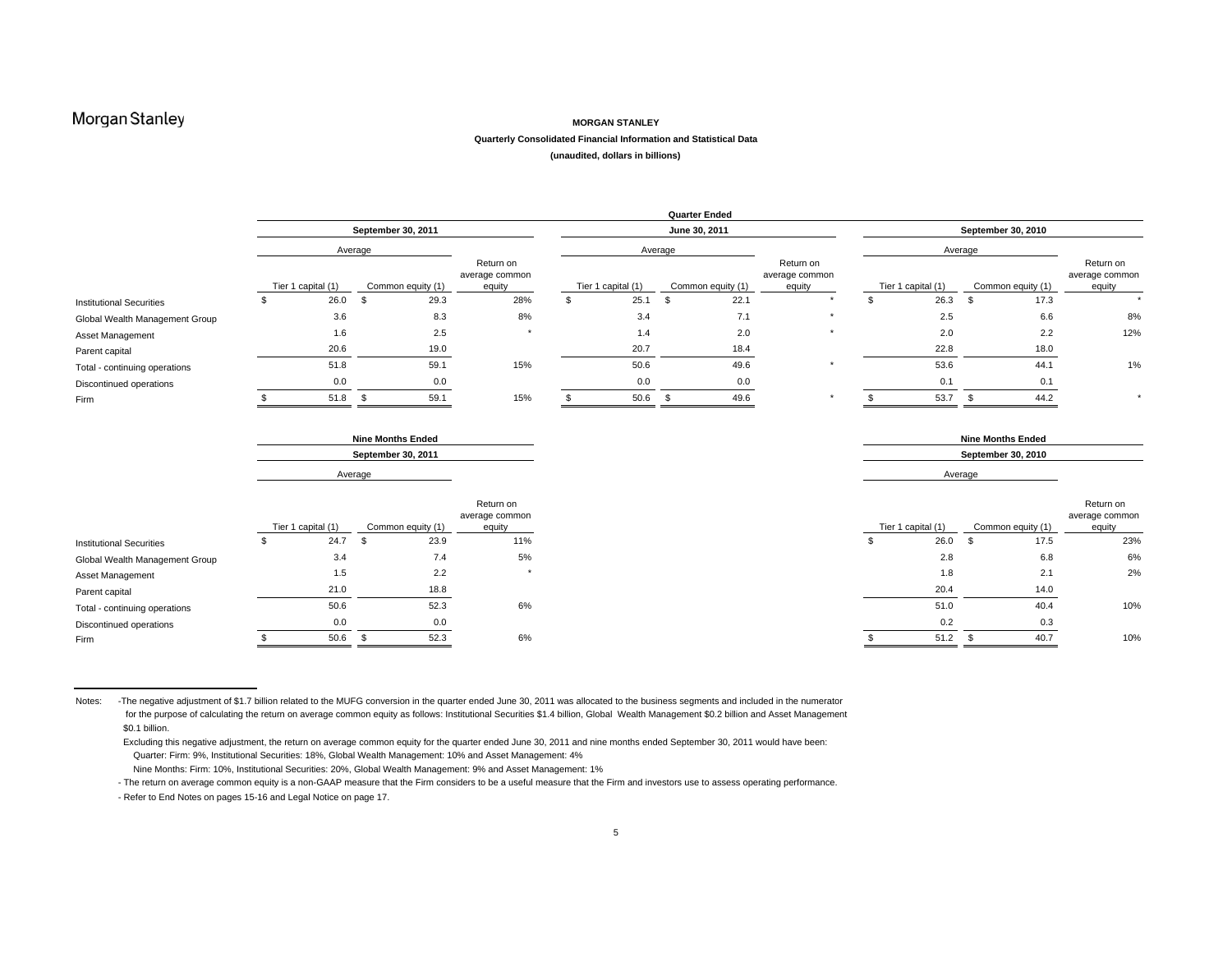### **MORGAN STANLEYQuarterly Institutional Securities Income Statement Information (unaudited, dollars in millions)**

|                                                             | <b>Quarter Ended</b> |               |               |               | <b>Percentage Change From:</b> |               | <b>Nine Months Ended</b> | Percentage    |               |              |               |        |
|-------------------------------------------------------------|----------------------|---------------|---------------|---------------|--------------------------------|---------------|--------------------------|---------------|---------------|--------------|---------------|--------|
|                                                             |                      | Sept 30, 2011 |               | June 30, 2011 |                                | Sept 30, 2010 | June 30, 2011            | Sept 30, 2010 | Sept 30, 2011 |              | Sept 30, 2010 | Change |
| Revenues:                                                   |                      |               |               |               |                                |               |                          |               |               |              |               |        |
| Investment banking                                          | \$                   | 864           | \$            | 1,473         | \$                             | 1,008         | (41%)                    | (14%)         | \$<br>3,345   | \$           | 2,780         | 20%    |
| Principal transactions:                                     |                      |               |               |               |                                |               |                          |               |               |              |               |        |
| Trading                                                     |                      | 4,781         |               | 3,209         |                                | 1,090         | 49%                      |               | 10,636        |              | 7,624         | 40%    |
| Investments                                                 |                      | (119)         |               | 150           |                                | 387           |                          |               | 174           |              | 493           | (65%)  |
| Commissions and fees                                        |                      | 814           |               | 603           |                                | 504           | 35%                      | 62%           | 2,087         |              | 1,701         | 23%    |
| Asset management, distribution and admin. fees              |                      | 31            |               | 34            |                                | 15            | (9% )                    | 107%          | 96            |              | 80            | 20%    |
| Other                                                       |                      | 302           |               | 130           |                                | 70            | 132%                     |               | (141)         |              | 263           |        |
| Total non-interest revenues                                 |                      | 6,673         |               | 5,599         |                                | 3,074         | 19%                      | 117%          | 16,197        |              | 12,941        | 25%    |
| Interest income                                             |                      | 1,369         |               | 1,573         |                                | 1,538         | (13%)                    | $(11\%)$      | 4,422         |              | 4,293         | 3%     |
| Interest expense                                            |                      | 1,594         |               | 1,983         |                                | 1,717         | (20%)                    | (7%)          | 5,390         |              | 4,486         | 20%    |
| Net interest                                                |                      | (225)         |               | (410)         |                                | (179)         | 45%                      | (26%)         | (968)         |              | (193)         |        |
| Net revenues                                                |                      | 6,448         |               | 5,189         |                                | 2,895         | 24%                      | 123%          | 15,229        |              | 12,748        | 19%    |
| Compensation and benefits                                   |                      | 1,550         |               | 2,240         |                                | 1,490         | (31%)                    | 4%            | 5,743         |              | 5,296         | 8%     |
| Non-compensation expenses                                   |                      | 1,465         |               | 1,492         |                                | 1,164         | (2%)                     | 26%           | 4,199         |              | 3,551         | 18%    |
| Total non-interest expenses                                 |                      | 3,015         |               | 3,732         |                                | 2,654         | (19%)                    | 14%           | 9,942         |              | 8,847         | 12%    |
| Income (loss) from continuing operations before taxes       |                      | 3,433         |               | 1,457         |                                | 241           | 136%                     |               | 5,287         |              | 3,901         | 36%    |
| Income tax provision / (benefit) from continuing operations |                      | 1,309         |               | 350           |                                | (131)         |                          |               | 1,281         |              | 419           |        |
| Income (loss) from continuing operations                    |                      | 2,124         |               | 1,107         |                                | 372           | 92%                      |               | 4,006         |              | 3,482         | 15%    |
| Gain (loss) from discontinued operations after tax          |                      | (3)           |               |               |                                | (202)         |                          | 99%           | (5)           |              | (1, 165)      | 100%   |
| Net income (loss)                                           |                      | 2,121         |               | 1,108         |                                | 170           | 91%                      |               | 4,001         |              | 2,317         | 73%    |
| Net income (loss) applicable to noncontrolling interests    |                      | 60            |               | 117           |                                | 273           | (49%)                    | (78%)         | 238           |              | 268           | (11%)  |
| Net income (loss) applicable to Morgan Stanley              | - \$                 | 2,061         | $\sqrt[6]{3}$ | 991           | \$                             | (103)         | 108%                     |               | 3,763<br>\$   | $\mathbb{S}$ | 2,049         | 84%    |
| Amounts applicable to Morgan Stanley:                       |                      |               |               |               |                                |               |                          |               |               |              |               |        |
| Income (loss) from continuing operations                    |                      | 2,064         |               | 990           |                                | 99            | 108%                     | $\star$       | 3,768         |              | 3,214         | 17%    |
| Gain (loss) from discontinued operations after tax          |                      | (3)           |               |               |                                | (202)         |                          | 99%           | (5)           |              | (1, 165)      | 100%   |
| Net income (loss) applicable to Morgan Stanley              | \$                   | 2,061         | \$            | 991           | \$                             | (103)         | 108%                     |               | 3,763<br>\$   | \$           | 2,049         | 84%    |
| Return on average common equity                             |                      |               |               |               |                                |               |                          |               |               |              |               |        |
| from continuing operations                                  |                      | 28%           |               |               |                                | $\star$       |                          |               | 11%           |              | 23%           |        |
| Pre-tax profit margin                                       |                      | 53%           |               | 28%           |                                | 8%            |                          |               | 35%           |              | 31%           |        |
| Compensation and benefits as a % of net revenues            |                      | 24%           |               | 43%           |                                | 52%           |                          |               | 38%           |              | 42%           |        |

Notes: - Pre-tax profit margin is a non-GAAP financial measure that the Firm considers to be a useful measure that the Firm and investors use to assess operating performance. Percentages represent income from continuing operations before income taxes as a percentage of net revenues.

- The negative adjustment related to the MUFG conversion in the quarter ended June 30, 2011 was included in the numerator in the calculation of the return on average common equity. Excluding this negative adjustment, the return on average common equity for Institutional Securities would have been 18% and 20%, respectively, for the quarter ended June 30, 2011 and the nine months ended September 30, 2011.

- For the quarter ended September 30, 2010, discontinued operations included a loss of \$229 million due to a write-down and related costs associated with the planned disposition of Revel.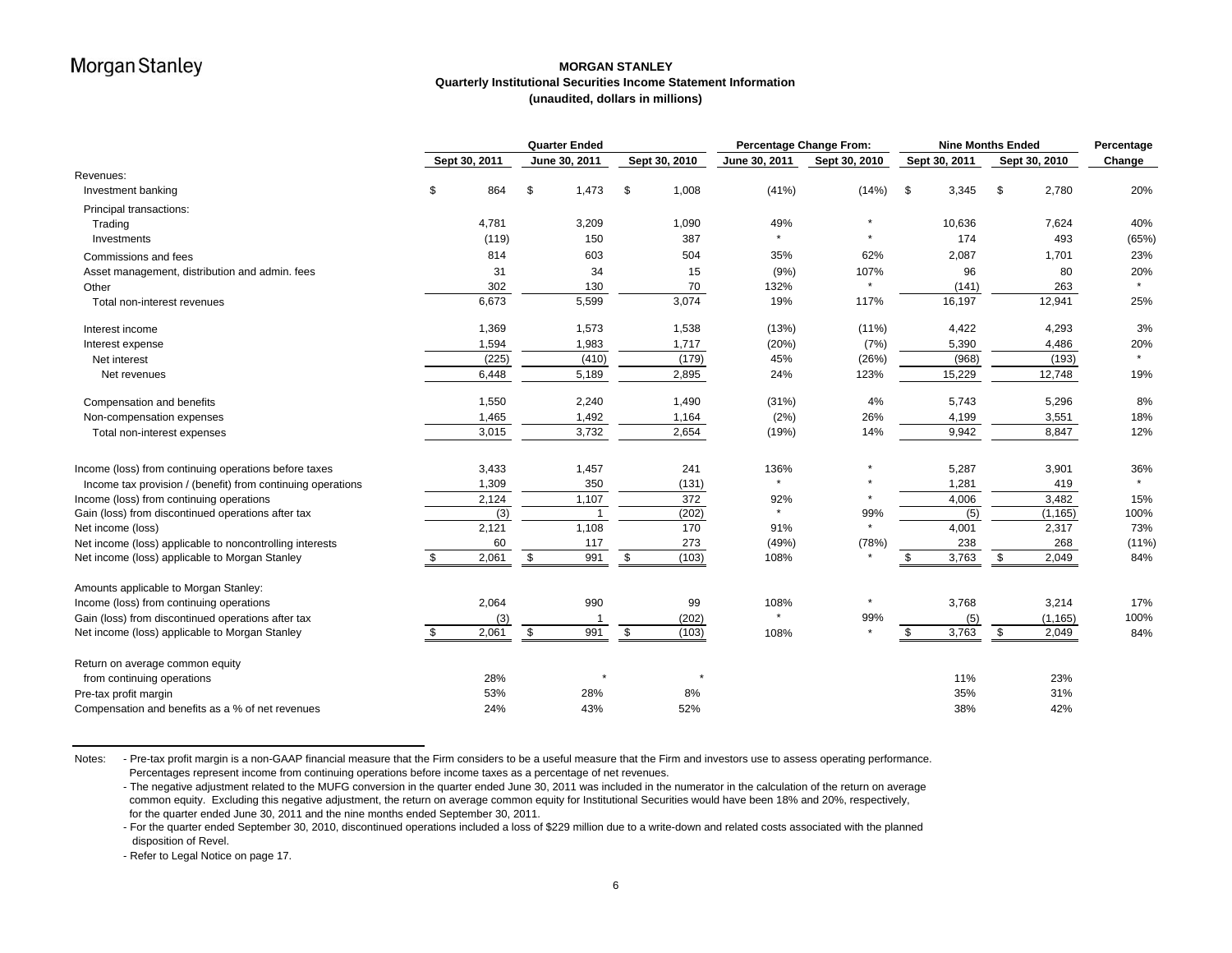### **MORGAN STANLEY Quarterly Financial Information and Statistical Data Institutional Securities(unaudited, dollars in millions)**

|                                                       |                | <b>Quarter Ended</b> |               |               |               |               | <b>Percentage Change From:</b> |               |    |               | <b>Nine Months Ended</b> |               |         |  |
|-------------------------------------------------------|----------------|----------------------|---------------|---------------|---------------|---------------|--------------------------------|---------------|----|---------------|--------------------------|---------------|---------|--|
|                                                       |                | Sept 30, 2011        |               | June 30, 2011 |               | Sept 30, 2010 | June 30, 2011                  | Sept 30, 2010 |    | Sept 30, 2011 |                          | Sept 30, 2010 | Change  |  |
| <b>Investment Banking</b>                             |                |                      |               |               |               |               |                                |               |    |               |                          |               |         |  |
| Advisory revenues                                     | \$             | 413                  | \$            | 533           | \$            | 371           | (23%)                          | 11%           | \$ | 1,331         | \$                       | 986           | 35%     |  |
| Underwriting revenues                                 |                |                      |               |               |               |               |                                |               |    |               |                          |               |         |  |
| Equity                                                |                | 239                  |               | 419           |               | 260           | (43%)                          | (8%)          |    | 943           |                          | 793           | 19%     |  |
| Fixed income                                          |                | 212                  |               | 521           |               | 377           | (59%)                          | (44%)         |    | 1,071         |                          | 1,001         | 7%      |  |
| Total underwriting revenues                           |                | 451                  |               | 940           |               | 637           | (52%)                          | (29%)         |    | 2,014         |                          | 1,794         | 12%     |  |
| Total investment banking revenues                     | \$             | 864                  | \$            | 1,473         | \$            | 1,008         | (41%)                          | (14%)         | \$ | 3,345         | \$                       | 2,780         | 20%     |  |
| <b>Sales &amp; Trading</b>                            |                |                      |               |               |               |               |                                |               |    |               |                          |               |         |  |
| Equity                                                | \$             | 1,961                | \$            | 1,853         | \$            | 925           | 6%                             | 112%          | \$ | 5,516         | \$                       | 3,759         | 47%     |  |
| <b>Fixed income and Commodities</b>                   |                | 3,883                |               | 2,093         |               | 847           | 86%                            |               |    | 7,746         |                          | 5,896         | 31%     |  |
| Other                                                 |                | (443)                |               | (510)         |               | (342)         | 13%                            | (30%)         |    | (1, 411)      |                          | (443)         | $\star$ |  |
| Total sales & trading net revenues                    | \$             | 5,401                | \$            | 3,436         | \$            | 1,430         | 57%                            | $\star$       | \$ | 11,851        | \$                       | 9,212         | 29%     |  |
| <b>Investments &amp; Other</b>                        |                |                      |               |               |               |               |                                |               |    |               |                          |               |         |  |
| Investments                                           | \$             | (119)                | \$            | 150           | \$            | 387           |                                | $\star$       | \$ | 174           | \$                       | 493           | (65%)   |  |
| Other                                                 |                | 302                  |               | 130           |               | 70            | 132%                           |               |    | (141)         |                          | 263           | $\star$ |  |
| Total investments & other revenues                    | $\mathfrak{L}$ | 183                  | $\mathfrak s$ | 280           | $\sqrt[6]{2}$ | 457           | (35%)                          | (60%)         | \$ | 33            | $\mathfrak{S}$           | 756           | (96%)   |  |
| <b>Total Institutional Securities net revenues</b>    | \$             | 6,448                | \$            | 5,189         | \$            | 2,895         | 24%                            | 123%          | \$ | 15,229        | \$                       | 12,748        | 19%     |  |
| Average Daily 95% / One-Day Value-at-Risk ("VaR") (1) |                |                      |               |               |               |               |                                |               |    |               |                          |               |         |  |
| Primary Market Risk Category (\$ millions, pre-tax)   |                |                      |               |               |               |               |                                |               |    |               |                          |               |         |  |
| Interest rate and credit spread                       | \$             | 77                   | \$            | 117           | \$            | 117           |                                |               |    |               |                          |               |         |  |
| Equity price                                          | \$             | 35                   | \$            | 31            | \$            | 28            |                                |               |    |               |                          |               |         |  |
| Foreign exchange rate                                 | \$.            | 19                   | \$.           | 20            | \$            | 17            |                                |               |    |               |                          |               |         |  |
| Commodity price                                       | \$             | 32                   | \$            | 29            | \$            | 30            |                                |               |    |               |                          |               |         |  |
| Aggregation of Primary Risk Categories                | \$             | 93                   | \$            | 135           | \$            | 123           |                                |               |    |               |                          |               |         |  |
| Credit Portfolio VaR                                  | \$             | 104                  | \$            | 97            | \$            | 70            |                                |               |    |               |                          |               |         |  |
| <b>Trading VaR</b>                                    | \$             | 130                  | \$.           | 145           | \$            | 142           |                                |               |    |               |                          |               |         |  |

Notes: - Refer to End Notes on pages 15-16 and Legal Notice on page 17.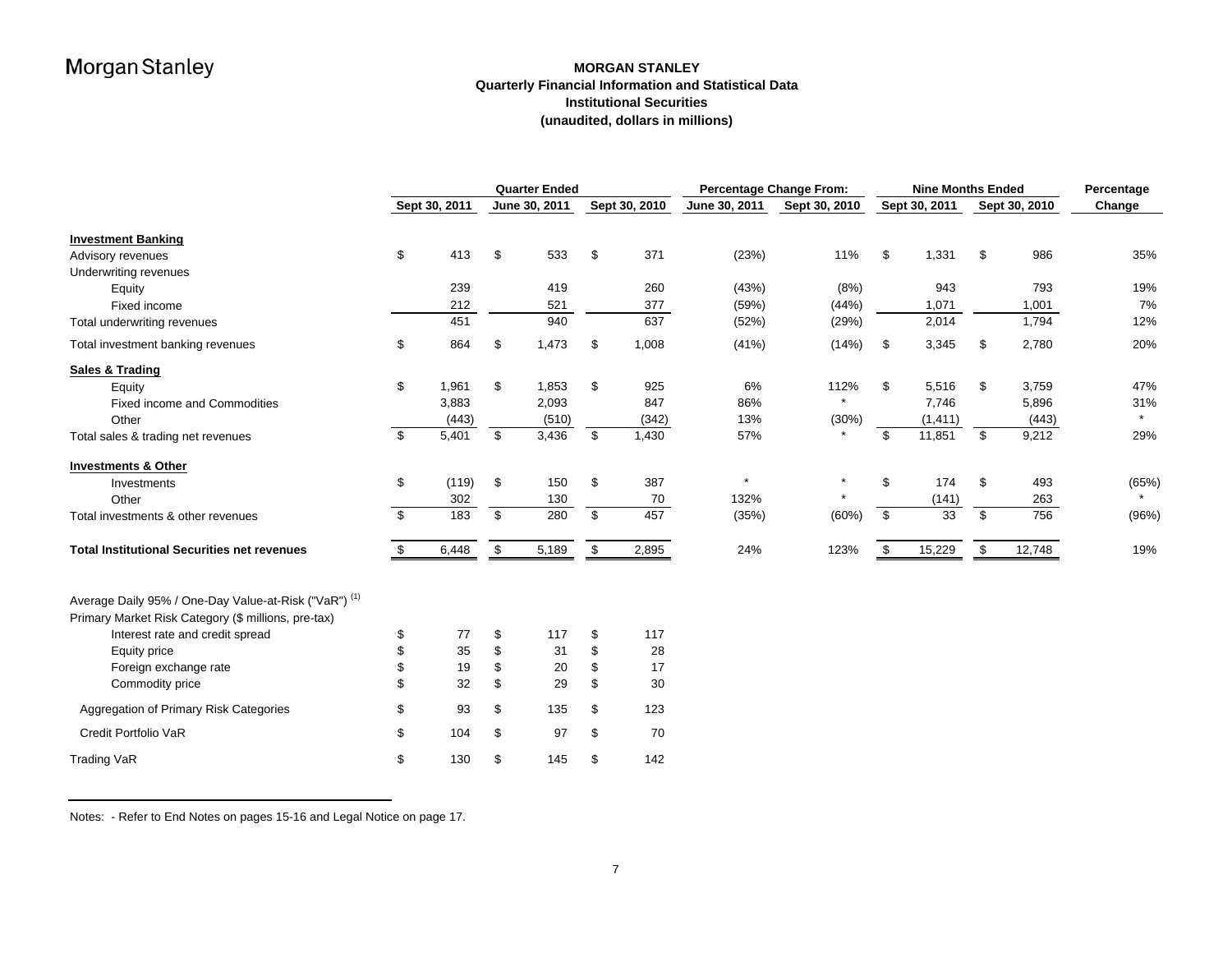### **MORGAN STANLEYQuarterly Financial Information and Statistical Data Institutional Securities - Corporate Lending (unaudited, dollars in billions)**

|                                                      | <b>Quarter Ended</b> |      |    |               |    |               | <b>Percentage Change From:</b> |               |  |  |
|------------------------------------------------------|----------------------|------|----|---------------|----|---------------|--------------------------------|---------------|--|--|
|                                                      | Sept 30, 2011        |      |    | June 30, 2011 |    | Sept 30, 2010 | June 30, 2011                  | Sept 30, 2010 |  |  |
|                                                      |                      |      |    |               |    |               |                                |               |  |  |
| <b>Corporate funded loans</b>                        |                      |      |    |               |    |               |                                |               |  |  |
| Investment grade                                     | \$                   | 6.0  | \$ | 7.2           | \$ | 4.6           | (17%)                          | 30%           |  |  |
| Non-investment grade                                 |                      | 7.7  |    | 7.1           |    | 6.8           | 8%                             | 13%           |  |  |
| Total corporate funded loans                         | \$                   | 13.7 | \$ | 14.3          | \$ | 11.4          | (4%)                           | 20%           |  |  |
| <b>Corporate lending commitments</b>                 |                      |      |    |               |    |               |                                |               |  |  |
| Investment grade                                     | \$                   | 55.1 | \$ | 53.2          | \$ | 47.7          | 4%                             | 16%           |  |  |
| Non-investment grade                                 |                      | 17.9 |    | 18.5          |    | 12.6          | (3%)                           | 42%           |  |  |
| Total corporate lending commitments                  | \$                   | 73.0 | \$ | 71.7          | \$ | 60.3          | 2%                             | 21%           |  |  |
| Corporate funded loans plus lending commitments      |                      |      |    |               |    |               |                                |               |  |  |
| Investment grade                                     | \$                   | 61.1 | \$ | 60.4          | \$ | 52.3          | 1%                             | 17%           |  |  |
| Non-investment grade                                 | \$                   | 25.6 | \$ | 25.6          | \$ | 19.4          | --                             | 32%           |  |  |
| % investment grade                                   |                      | 70%  |    | 70%           |    | 73%           |                                |               |  |  |
| % non-investment grade                               |                      | 30%  |    | 30%           |    | 27%           |                                |               |  |  |
| Total corporate funded loans and lending commitments | \$                   | 86.7 | \$ | 86.0          | \$ | 71.7          | 1%                             | 21%           |  |  |
| Hedges                                               | \$                   | 41.4 | \$ | 34.0          | \$ | 21.3          | 22%                            | 94%           |  |  |

Notes: - In connection with certain of its Institutional Securities business activities, the Firm provides loans or lending commitments to select clients related to its event driven or relationship lending activities. For a further discussion of this activity, see the Firm's Annual Report on Form 10-K for the year ended December 31, 2010.

- For the quarters ended September 30, 2011, June 30, 2011, and September 30, 2010 the leveraged acquisition finance portfolio of pipeline commitments and closed deals to non-investment grade borrowers were \$7.0 billion, \$7.2 billion and \$4.0 billion, respectively.

- The hedge balance reflects the notional amount utilized by the lending business.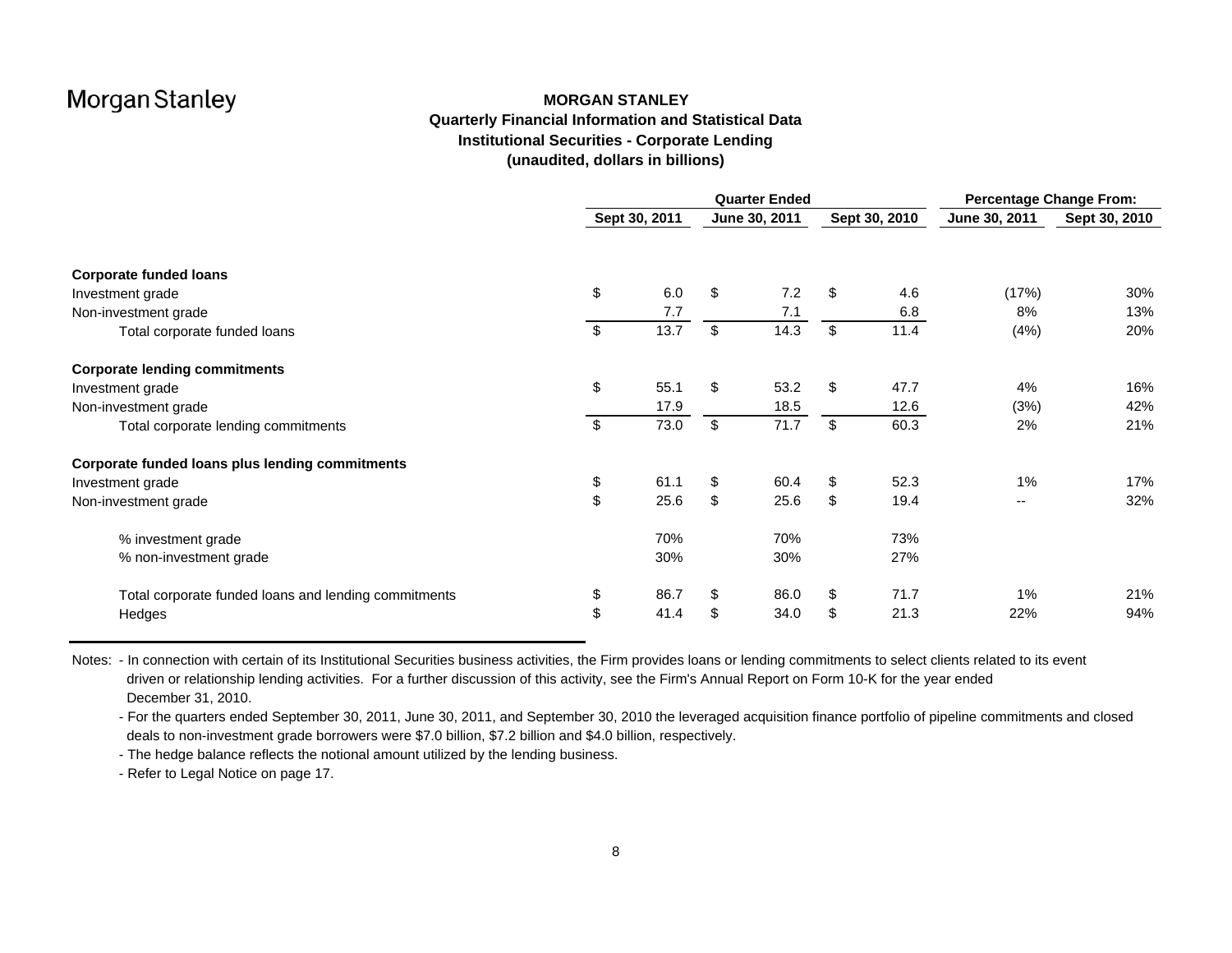### **MORGAN STANLEYQuarterly Global Wealth Management Group Income Statement Information (unaudited, dollars in millions)**

|                                                             | <b>Quarter Ended</b> |               |              | <b>Percentage Change From:</b> | <b>Nine Months Ended</b> |             |                          |               | Percentage |               |              |               |                          |
|-------------------------------------------------------------|----------------------|---------------|--------------|--------------------------------|--------------------------|-------------|--------------------------|---------------|------------|---------------|--------------|---------------|--------------------------|
|                                                             |                      | Sept 30, 2011 |              | June 30, 2011                  | Sept 30, 2010            |             | June 30, 2011            | Sept 30, 2010 |            | Sept 30, 2011 |              | Sept 30, 2010 | Change                   |
| Revenues:                                                   |                      |               |              |                                |                          |             |                          |               |            |               |              |               |                          |
| Investment banking                                          | \$                   | 162           | \$           | 219                            | \$                       | 211         | (26%)                    | (23%)         | \$         | 585           | \$           | 585           |                          |
| Principal transactions:                                     |                      |               |              |                                |                          |             |                          |               |            |               |              |               |                          |
| Trading                                                     |                      | 185           |              | 289                            |                          | 386         | (36%)                    | (52%)         |            | 808           |              | 977           | (17%)                    |
| Investments                                                 |                      | (3)           |              | 5                              |                          | 5           |                          |               |            | 6             |              | 11            | (45%)                    |
| Commissions and fees                                        |                      | 670           |              | 689                            |                          | 564         | (3%)                     | 19%           |            | 2,138         |              | 1,938         | 10%                      |
| Asset management, distribution and admin. fees              |                      | 1,775         |              | 1,781                          |                          | 1,529       | $\overline{\phantom{a}}$ | 16%           |            | 5,239         |              | 4,729         | 11%                      |
| Other                                                       |                      | 97            |              | 145                            |                          | 107         | (33%)                    | (9% )         |            | 333           |              | 262           | 27%                      |
| Total non-interest revenues                                 |                      | 2,886         |              | 3,128                          |                          | 2,802       | (8%)                     | 3%            |            | 9,109         |              | 8,502         | 7%                       |
| Interest income                                             |                      | 467           |              | 466                            |                          | 404         | --                       | 16%           |            | 1,387         |              | 1,130         | 23%                      |
| Interest expense                                            |                      | 93            |              | 118                            |                          | 102         | (21%)                    | (9% )         |            | 323           |              | 349           | (7%)                     |
| Net interest                                                |                      | 374           |              | 348                            |                          | 302         | 7%                       | 24%           |            | 1,064         |              | 781           | 36%                      |
| Net revenues                                                |                      | 3,260         |              | 3,476                          |                          | 3,104       | (6%)                     | 5%            |            | 10,173        |              | 9,283         | 10%                      |
| Compensation and benefits                                   |                      | 2,002         |              | 2,150                          |                          | 1,910       | (7%)                     | 5%            |            | 6,277         |              | 5,848         | 7%                       |
| Non-compensation expenses                                   |                      | 896           |              | 1,004                          |                          | 913         | $(11\%)$                 | (2%)          |            | 2,864         |              | 2,669         | 7%                       |
| Total non-interest expenses                                 |                      | 2,898         |              | 3,154                          |                          | 2,823       | (8%)                     | 3%            |            | 9,141         |              | 8,517         | 7%                       |
| Income (loss) from continuing operations before taxes       |                      | 362           |              | 322                            |                          | 281         | 12%                      | 29%           |            | 1,032         |              | 766           | 35%                      |
| Income tax provision / (benefit) from continuing operations |                      | 141           |              | 138                            |                          | 93          | 2%                       | 52%           |            | 370           |              | 218           | 70%                      |
| Income (loss) from continuing operations                    |                      | 221           |              | 184                            |                          | 188         | 20%                      | 18%           |            | 662           |              | 548           | 21%                      |
| Gain (loss) from discontinued operations after tax          |                      | $\mathbf 0$   |              | $\mathbf 0$                    |                          | $\mathbf 0$ | $\overline{a}$           | $\sim$        |            | $\mathbf 0$   |              | $\mathbf 0$   | $\overline{\phantom{a}}$ |
| Net income (loss)                                           |                      | 221           |              | 184                            |                          | 188         | 20%<br>$\star$           | 18%           |            | 662           |              | 548           | 21%                      |
| Net income (loss) applicable to noncontrolling interests    |                      | 52            |              | $\overline{4}$                 |                          | 44          |                          | 18%           |            | 130           |              | 195           | (33%)                    |
| Net income (loss) applicable to Morgan Stanley              | \$                   | 169           | $\mathbb{S}$ | 180                            | $\mathfrak s$            | 144         | (6%)                     | 17%           | \$         | 532           | $\mathbb{S}$ | 353           | 51%                      |
| Amounts applicable to Morgan Stanley:                       |                      |               |              |                                |                          |             |                          |               |            |               |              |               |                          |
| Income (loss) from continuing operations                    |                      | 169           |              | 180                            |                          | 144         | (6%)                     | 17%           |            | 532           |              | 353           | 51%                      |
| Gain (loss) from discontinued operations after tax          |                      | 0             |              | $\mathbf 0$                    |                          | 0           | $\overline{a}$           |               |            | 0             |              | 0             |                          |
| Net income (loss) applicable to Morgan Stanley              | \$                   | 169           | \$           | 180                            | \$                       | 144         | (6%)                     | 17%           | \$         | 532           | \$           | 353           | 51%                      |
| Return on average common equity                             |                      |               |              |                                |                          |             |                          |               |            |               |              |               |                          |
| from continuing operations                                  |                      | 8%            |              | $\star$                        |                          | 8%          |                          |               |            | 5%            |              | 6%            |                          |
| Pre-tax profit margin                                       |                      | 11%           |              | 9%                             |                          | 9%          |                          |               |            | 10%           |              | 8%            |                          |
| Compensation and benefits as a % of net revenues            |                      | 61%           |              | 62%                            |                          | 62%         |                          |               |            | 62%           |              | 63%           |                          |

Notes: - The tax provision / (benefit) for all periods includes the Firm's interest in MSSB.

- Net income (loss) applicable to noncontrolling interests reflects the 49% allocation of MSSB's pre-tax results to Citigroup.

- The negative adjustment related to the MUFG conversion in the quarter ended June 30, 2011 was included in the numerator in the calculation of the return on average common equity. Excluding this negative adjustment, the return on average common equity for Global Wealth Management would have been 10% and 9%, respectively, for the quarter ended June 30, 2011 and the nine months ended September 30, 2011.

- Pre-tax profit margin is a non-GAAP financial measure that the Firm considers to be a useful measure that the Firm and investors use to assess operating performance. Percentages represent income from continuing operations before income taxes as a percentage of net revenues.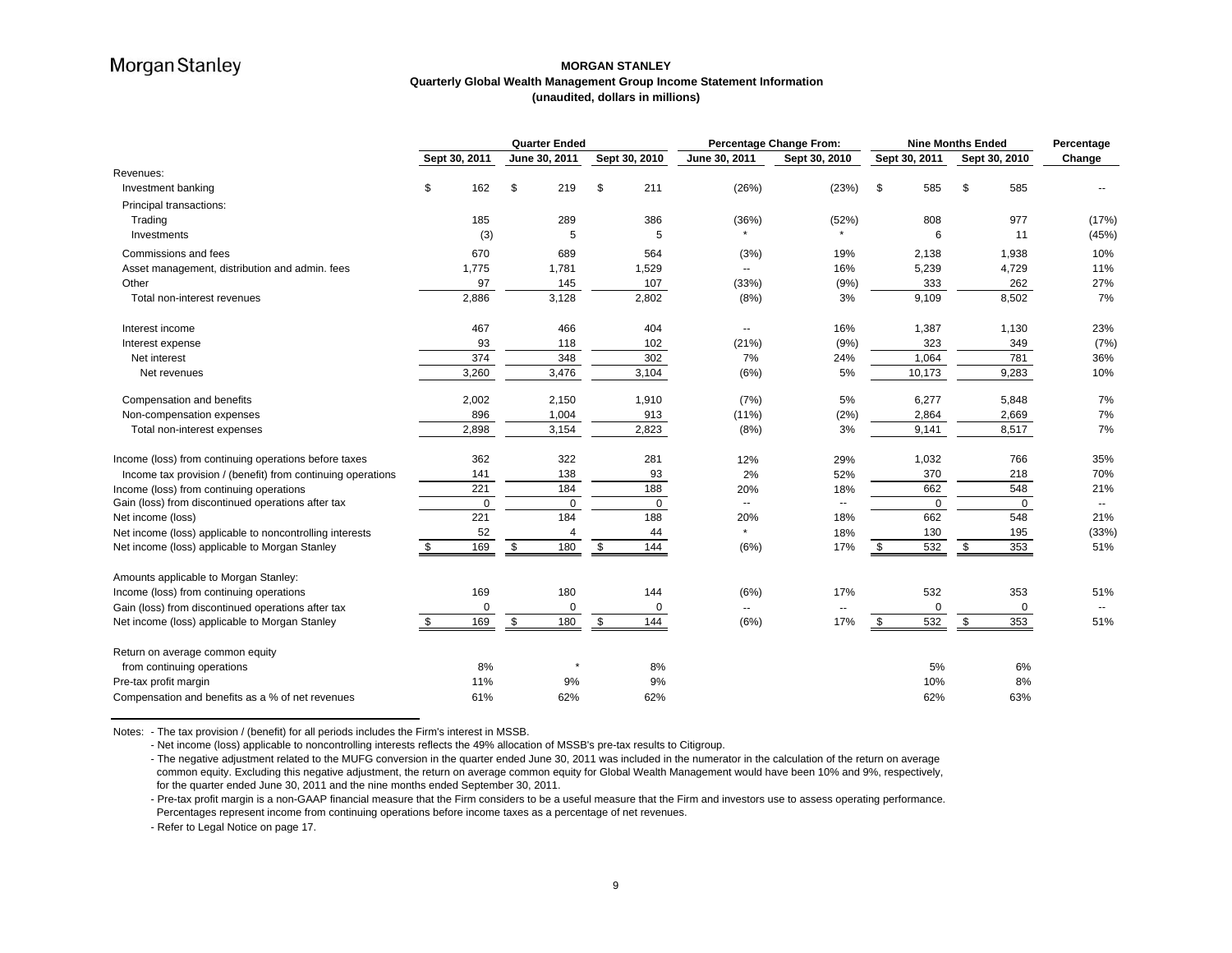### **MORGAN STANLEYQuarterly Financial Information and Statistical Data Global Wealth Management Group (unaudited)**

|                                                                                        |                  | <b>Quarter Ended</b> |    | <b>Percentage Change From:</b> |               |               |  |  |
|----------------------------------------------------------------------------------------|------------------|----------------------|----|--------------------------------|---------------|---------------|--|--|
|                                                                                        | Sept 30, 2011    | June 30, 2011        |    | Sept 30, 2010                  | June 30, 2011 | Sept 30, 2010 |  |  |
| Global representatives                                                                 | 17,291           | 17,638               |    | 18,119                         | (2%)          | (5%)          |  |  |
| Annualized revenue per global<br>representative (000's)                                | \$<br>747        | \$<br>785            | \$ | 686                            | (5%)          | 9%            |  |  |
| Assets by client segment (billions)<br>\$10m or more                                   | 482              | 539                  |    | 485                            | $(11\%)$      | (1%)          |  |  |
| $$1m - $10m$                                                                           | 665              | 735                  |    | 678                            | (10%)         | (2%)          |  |  |
| Subtotal - $> $1m$                                                                     | 1,147            | 1,274                |    | 1,163                          | (10%)         | (1%)          |  |  |
| $$100k - $1m$                                                                          | 379              | 397                  |    | 397                            | (5%)          | (5%)          |  |  |
| $<$ \$100 $k$                                                                          | 38               | 38                   |    | 43                             | --            | (12%)         |  |  |
| Total client assets (billions)                                                         | \$<br>1,564      | \$<br>1,709          | \$ | 1,603                          | (8%)          | (2%)          |  |  |
| % of assets by client segment > \$1m                                                   | 73%              | 75%                  |    | 73%                            |               |               |  |  |
| Fee-based client account assets (billions)<br>Fee-based assets as a % of client assets | \$<br>465<br>30% | \$<br>509<br>30%     | \$ | 437<br>27%                     | (9%)          | 6%            |  |  |
| Bank deposit program (millions)                                                        | \$<br>109,049    | \$<br>110,354        | \$ | 108,701                        | (1%)          |               |  |  |
| Client assets per global<br>representative (millions)                                  | \$<br>90         | \$<br>97             | \$ | 88                             | (7%)          | 2%            |  |  |
| Global retail net new assets (billions)                                                | \$<br>15.5       | \$<br>2.9            | \$ | 5.0                            | $\star$       | $\star$       |  |  |
| Global fee based asset flows (billions)                                                | \$<br>10.1       | \$<br>9.7            | \$ | 4.8                            | 4%            | 110%          |  |  |
| Global retail locations                                                                | 772              | 804                  |    | 867                            | (4% )         | $(11\%)$      |  |  |

Notes: - Annualized revenue per global representative is defined as annualized revenue divided by average global representative headcount. - Fee-based client account assets represents the amount of assets in client accounts where the basis of payment for services is a fee calculated on those assets.

- For the quarters ended September 30, 2011, June 30, 2011, and September 30, 2010, approximately \$56 billion, \$56 billion and \$52 billion, respectively, of the assets in the bank deposit program are attributable to Morgan Stanley.

- Client assets per global representative represents total client assets divided by period end global representative headcount.

<sup>-</sup> Global fee based asset flows represents the net asset flows, excluding interest and dividends, in client accounts where the basis of payment for services is a fee calculated on those assets.

<sup>-</sup> Refer to Legal Notice on page 17.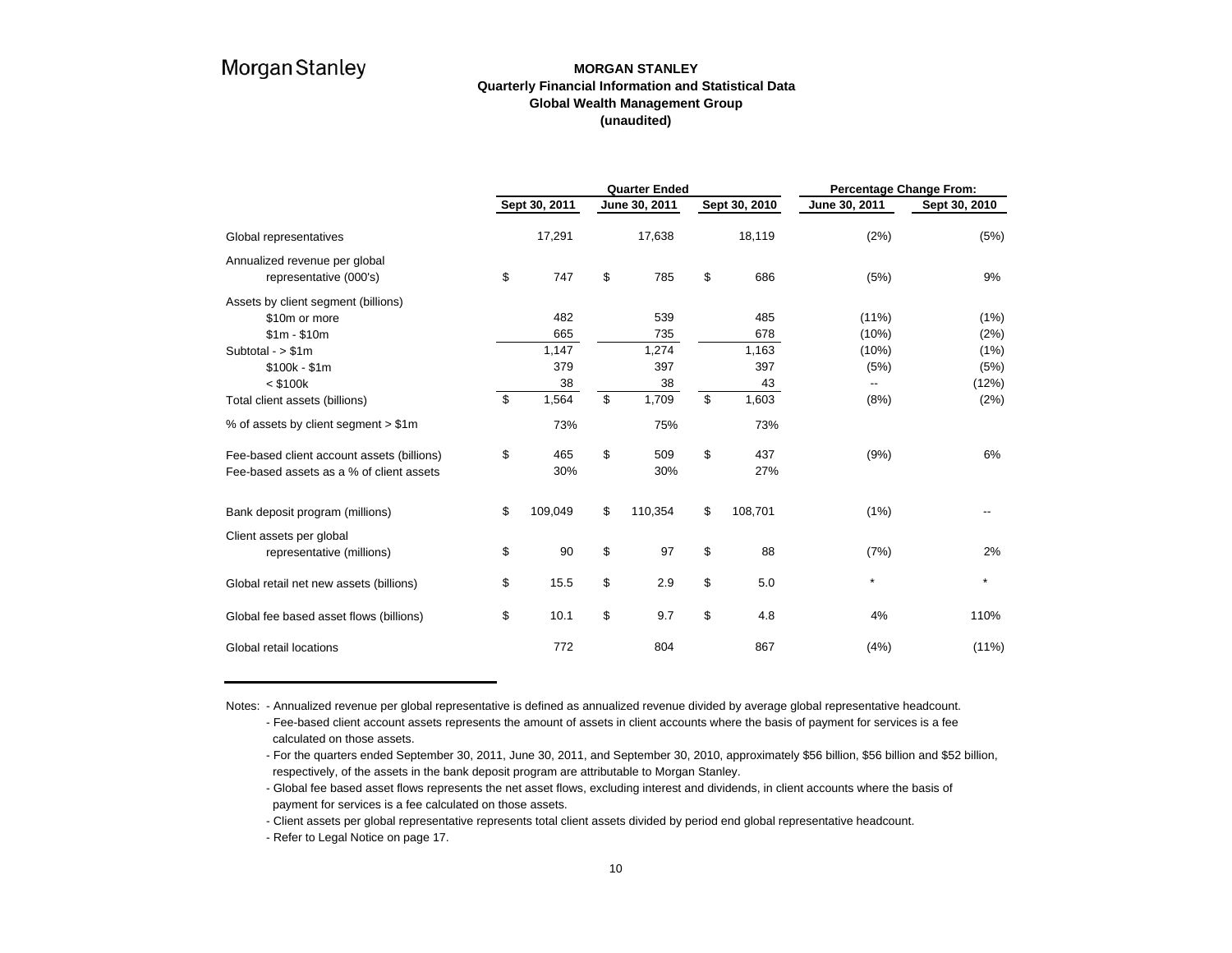### **MORGAN STANLEY Quarterly Asset Management Income Statement Information (unaudited, dollars in millions)**

|                                                              | <b>Quarter Ended</b> |               |            |               | <b>Percentage Change From:</b> | <b>Nine Months Ended</b> | Percentage    |               |               |        |
|--------------------------------------------------------------|----------------------|---------------|------------|---------------|--------------------------------|--------------------------|---------------|---------------|---------------|--------|
|                                                              |                      | Sept 30, 2011 |            | June 30, 2011 | Sept 30, 2010                  | June 30, 2011            | Sept 30, 2010 | Sept 30, 2011 | Sept 30, 2010 | Change |
| Revenues:                                                    |                      |               |            |               |                                |                          |               |               |               |        |
| Investment banking                                           | \$                   | 5             | \$         | 3             | $\overline{2}$                 | 67%                      | 150%          | \$<br>10      | 9<br>\$.      | 11%    |
| Principal transactions:                                      |                      |               |            |               |                                |                          |               |               |               |        |
| Trading                                                      |                      | (3)           |            | (11)          | (34)                           | 73%                      | 91%           | (15)          | (45)          | 67%    |
| Investments <sup>(1)</sup>                                   |                      | (176)         |            | 247           | 427                            |                          |               | 253           | 632           | (60%)  |
| Commissions and fees                                         |                      | 0             |            | $\mathbf 0$   | $\mathbf 0$                    | --                       |               | $\Omega$      | $\mathbf 0$   |        |
| Asset management, distribution and admin. fees               |                      | 404           |            | 413           | 415                            | (2%)                     | (3%)          | 1,226         | 1,212         | 1%     |
| Other                                                        |                      | (6)           |            | 3             | 12                             | $\star$                  |               | 39            | 118           | (67%)  |
| Total non-interest revenues                                  |                      | 224           |            | 655           | 822                            | (66%)                    | (73%)         | 1,513         | 1,926         | (21%)  |
| Interest income                                              |                      | 3             |            | 3             | 9                              | --                       | (67%)         | 10            | 18            | (44%)  |
| Interest expense                                             |                      | 12            |            | 13            | 29                             | (8%)                     | (59%)         | 37            | 79            | (53%)  |
| Net interest                                                 |                      | (9)           |            | (10)          | (20)                           | 10%                      | 55%           | (27)          | (61)          | 56%    |
| Net revenues                                                 |                      | 215           |            | 645           | 802                            | (67%)                    | (73%)         | 1,486         | 1,865         | (20%)  |
| Compensation and benefits                                    |                      | 133           |            | 285           | 285                            | (53%)                    | (53%)         | 673           | 842           | (20%)  |
| Non-compensation expenses                                    |                      | 199           |            | 195           | 238                            | 2%                       | (16%)         | 638           | 656           | (3%)   |
| Total non-interest expenses                                  |                      | 332           |            | 480           | 523                            | (31%)                    | (37%)         | 1,311         | 1,498         | (12%)  |
| Income (loss) from continuing operations before taxes        |                      | (117)         |            | 165           | 279                            | $\star$                  | $\star$       | 175           | 367           | (52%)  |
| Income tax provision / (benefit) from continuing operations  |                      | (40)          |            | 54            | 15                             |                          |               | 45            | 19            | 137%   |
| Income (loss) from continuing operations                     |                      | (77)          |            | 111           | 264                            |                          |               | 130           | 348           | (63%)  |
| Gain (loss) from discontinued operations after tax           |                      | 28            |            | 3             | 19                             |                          | 47%           | 36            | 654           | (94% ) |
| Net income (loss)                                            |                      | (49)          |            | 114           | 283                            |                          |               | 166           | 1,002         | (83%)  |
| Net income (loss) applicable to noncontrolling interests (1) |                      | (18)          |            | 92            | 193                            |                          |               | 101           | 306           | (67%)  |
| Net income (loss) applicable to Morgan Stanley               | \$                   | (31)          | $\sqrt{3}$ | 22            | \$<br>90                       |                          |               | 65<br>\$      | 696<br>- \$   | (91%)  |
| Amounts applicable to Morgan Stanley:                        |                      |               |            |               |                                |                          |               |               |               |        |
| Income (loss) from continuing operations                     |                      | (59)          |            | 19            | 71                             |                          |               | 29            | 42            | (31%)  |
| Gain (loss) from discontinued operations after tax           |                      | 28            |            | 3             | 19                             |                          | 47%           | 36            | 654           | (94%)  |
| Net income (loss) applicable to Morgan Stanley               | \$                   | (31)          | \$         | 22            | \$<br>90                       |                          |               | 65<br>\$      | 696<br>\$     | (91%)  |
| Return on average common equity                              |                      |               |            |               |                                |                          |               |               |               |        |
| from continuing operations                                   |                      |               |            |               | 12%                            |                          |               | $\star$       | 2%            |        |
| Pre-tax profit margin                                        |                      |               |            | 26%           | 35%                            |                          |               | 12%           | 20%           |        |
| Compensation and benefits as a % of net revenues             |                      | 62%           |            | 44%           | 36%                            |                          |               | 45%           | 45%           |        |

Notes: - The negative adjustment related to the MUFG conversion in the quarter ended June 30, 2011 was included in the numerator in the calculation of the return on average common equity. Excluding this negative adjustment, the return on average common equity for Asset Management would have been 4% and 1%, respectively, for the quarter ended June 30, 2011 and the nine months ended September 30, 2011.

- Pre-tax profit margin is a non-GAAP financial measure that the Firm considers to be a useful measure that the Firm and investors use to assess operating performance. Percentages represent income from continuing operations before income taxes as a percentage of net revenues.

- Refer to End Notes on pages 15-16 and Legal Notice on page 17.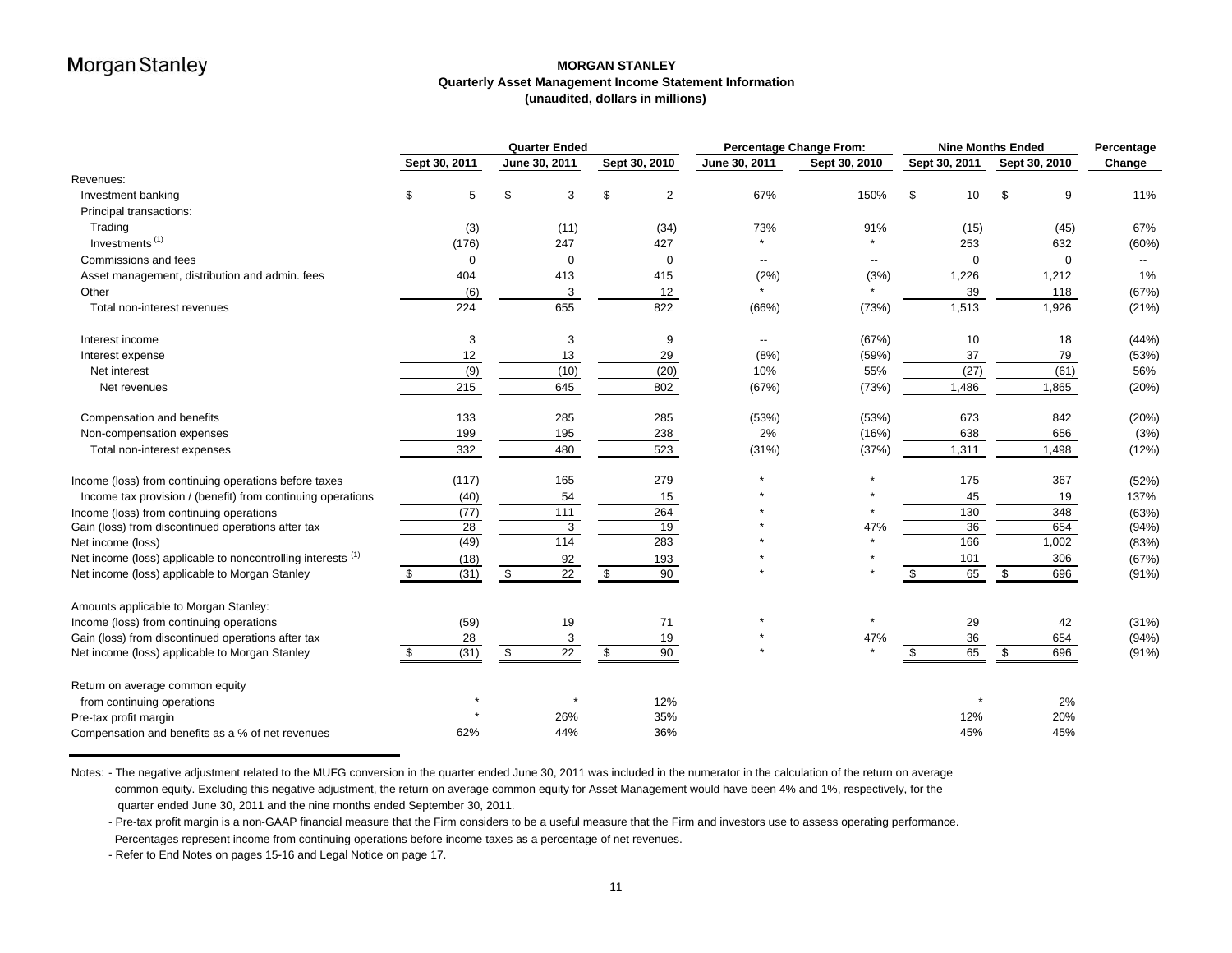### **MORGAN STANLEY Quarterly Financial Information and Statistical Data Asset Management (unaudited, dollars in billions)**

|                                                                      |      | <b>Quarter Ended</b> |    |                | <b>Percentage Change From:</b> | <b>Nine Months Ended</b> |                          |               |               | Percentage |               |       |         |
|----------------------------------------------------------------------|------|----------------------|----|----------------|--------------------------------|--------------------------|--------------------------|---------------|---------------|------------|---------------|-------|---------|
|                                                                      |      | Sept 30, 2011        |    | June 30, 2011  |                                | Sept 30, 2010            | June 30, 2011            | Sept 30, 2010 | Sept 30, 2011 |            | Sept 30, 2010 |       | Change  |
| <b>Net Revenues</b>                                                  |      |                      |    |                |                                |                          |                          |               |               |            |               |       |         |
| <b>Traditional Asset Management</b>                                  | \$   | 292                  | \$ | 366            | \$                             | 310                      | (20%)                    | (6%)          | \$            | 983        | \$            | 851   | 16%     |
| Real Estate Investing <sup>(1)</sup>                                 |      | 61                   |    | 175            |                                | 280                      | (65%)                    | (78%)         |               | 354        |               | 542   | (35%)   |
| Merchant Banking <sup>(2)</sup>                                      |      | (138)                |    | 104            |                                | 212                      | $\star$                  |               |               | 149        |               | 472   | (68%)   |
| <b>Total Asset Management</b>                                        | S.   | 215                  | \$ | 645            | \$                             | 802                      | (67%)                    | (73%)         | \$<br>1,486   |            | - \$          | 1,865 | (20%    |
| Assets under management or supervision                               |      |                      |    |                |                                |                          |                          |               |               |            |               |       |         |
| Net flows by asset class (3)                                         |      |                      |    |                |                                |                          |                          |               |               |            |               |       |         |
| <b>Traditional Asset Management</b>                                  |      |                      |    |                |                                |                          |                          |               |               |            |               |       |         |
| Equity                                                               | \$   | (0.7)                | \$ | 1.4            | \$                             | 0.8                      | $\star$                  |               | \$            | 2.7        | \$            | (0.6) |         |
| Fixed income                                                         |      | (1.0)                |    | (2.4)          |                                | (0.3)                    | 58%                      |               |               | (4.0)      |               | 0.2   |         |
| Liquidity                                                            |      | (4.7)                |    | 16.5           |                                | 1.5                      |                          |               |               | 13.4       |               | (6.8) |         |
| Alternatives                                                         |      | 0.0                  |    | 0.2            |                                | 0.0                      |                          |               |               | 0.1        |               | (0.2) |         |
| <b>Total Traditional Asset Management</b>                            |      | (6.4)                |    | 15.7           |                                | 2.0                      |                          |               | 12.2          |            |               | (7.4) | $\star$ |
| Real Estate Investing                                                |      | 0.6                  |    | (0.1)          |                                | $1.2$                    | $\star$                  | (50%)         |               | 0.7        |               | 1.9   | (63%)   |
| <b>Merchant Banking</b>                                              |      |                      |    |                |                                |                          |                          |               |               |            |               |       |         |
| <b>Private Equity</b>                                                |      | 0.0                  |    | 0.1            |                                | 0.1                      |                          |               |               | 0.1        |               | 0.5   | (80%    |
| FrontPoint                                                           |      | 0.0                  |    | 0.0            |                                | (0.4)                    |                          |               |               | (1.7)      |               | (0.1) |         |
| <b>Total Merchant Banking</b>                                        |      | 0.0                  |    | 0.1            |                                | (0.3)                    |                          |               |               | (1.6)      |               | 0.4   |         |
| Total net flows                                                      | \$   | (5.8)                | \$ | 15.7           |                                | 2.9                      | $\star$                  |               |               | 11.3       | - \$          | (5.1) | $\star$ |
| Assets under management or supervision by asset class <sup>(4)</sup> |      |                      |    |                |                                |                          |                          |               |               |            |               |       |         |
| <b>Traditional Asset Management</b>                                  |      |                      |    |                |                                |                          |                          |               |               |            |               |       |         |
| Equity                                                               | \$   | 98                   | \$ | 119            | \$                             | 103                      | (18%)                    | (5%)          |               |            |               |       |         |
| Fixed income                                                         |      | 58                   |    | 61             |                                | 63                       | (5%)                     | (8%)          |               |            |               |       |         |
| Liquidity                                                            |      | 67                   |    | 72             |                                | 52                       | (7%)                     | 29%           |               |            |               |       |         |
| Alternatives                                                         |      | 18                   |    | 18             |                                | 17                       | $\overline{\phantom{a}}$ | 6%            |               |            |               |       |         |
| <b>Total Traditional Asset Management</b>                            |      | 241                  |    | 270            |                                | 235                      | $(11\%)$                 | 3%            |               |            |               |       |         |
| Real Estate Investing                                                |      | 18                   |    | 17             |                                | 15                       | 6%                       | 20%           |               |            |               |       |         |
| Merchant Banking                                                     |      |                      |    |                |                                |                          |                          |               |               |            |               |       |         |
| <b>Private Equity</b>                                                |      | 9                    |    | 9              |                                | 9                        |                          | $\sim$        |               |            |               |       |         |
| FrontPoint <sup>(5)</sup>                                            |      | $\Omega$             |    | 0              |                                | 7                        | $\overline{\phantom{a}}$ | $\star$       |               |            |               |       |         |
| <b>Total Merchant Banking</b>                                        |      | 9                    |    | 9              |                                | 16                       | $\overline{\phantom{a}}$ | (44%)         |               |            |               |       |         |
| Total Assets Under Management or Supervision                         | - \$ | 268                  |    | 296            | . ጽ                            | 266                      | (9%)                     | 1%            |               |            |               |       |         |
| Share of minority stake assets                                       |      | 6                    |    | $\overline{7}$ |                                | $\overline{7}$           | (14%)                    | (14%)         |               |            |               |       |         |

Notes: - Fixed income outflows for the quarter ended June 30, 2011 include \$1.3 billion due to the revised treatment of assets under management (AUM) previously reported as net flows.

- Alternatives include a range of alternative investment products such as hedge funds, funds of hedge funds and funds of private equity funds.

- The share of minority stake assets represents Asset Management's proportional share of assets managed by entities in which it owns a minority stake.

- Refer to End Notes on pages 15-16 and Legal Notice on page 17.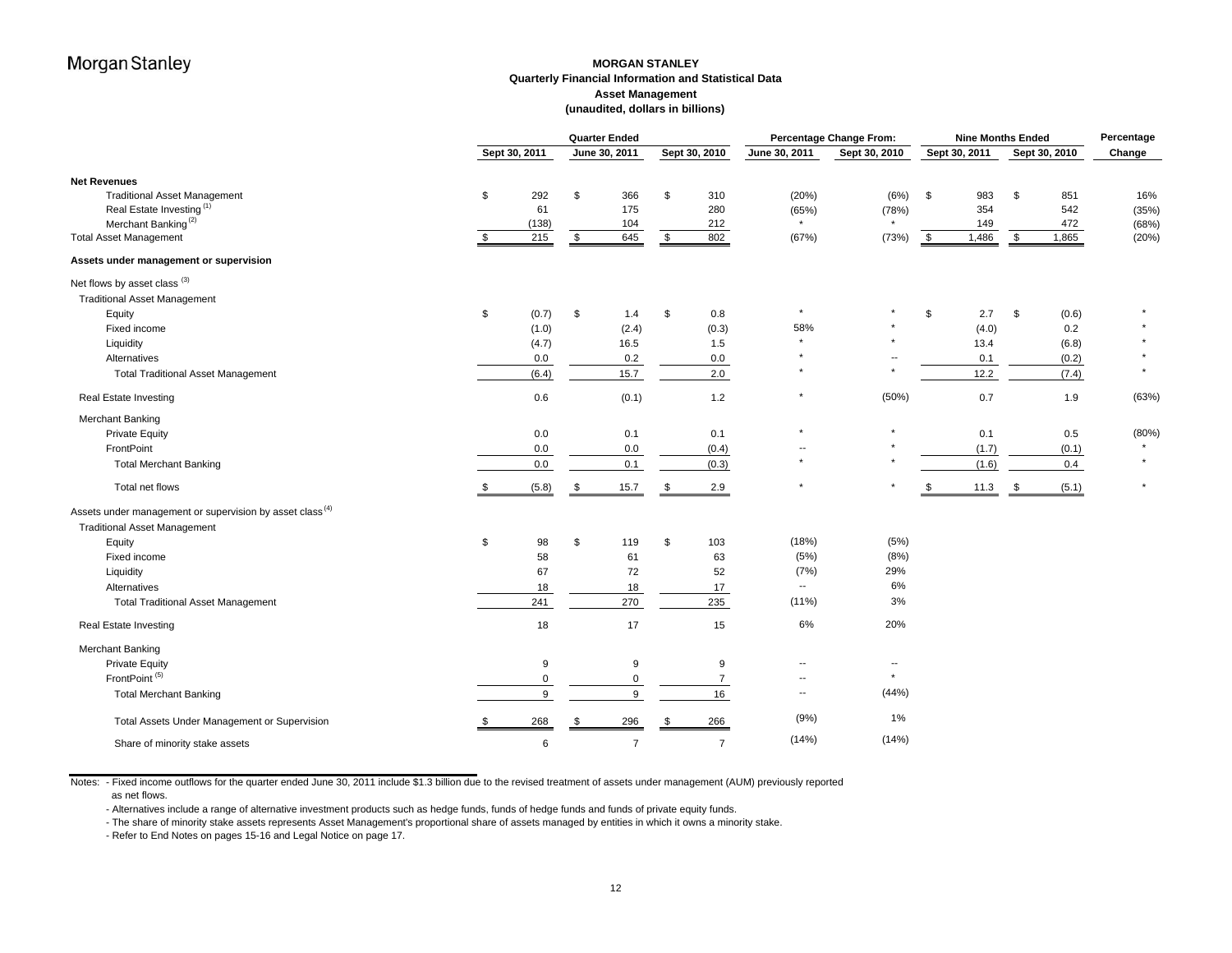**This page represents an addendum to the 3Q 2011 Financial Supplement, Appendix I**

#### **MORGAN STANLEY Country Risk Exposure (1) - European Peripherals and France (unaudited, dollars in millions)**

|                                  | Net |                          |                         |              |         |        |                           |       |          |       |                       |          |          | Net   |
|----------------------------------|-----|--------------------------|-------------------------|--------------|---------|--------|---------------------------|-------|----------|-------|-----------------------|----------|----------|-------|
|                                  | Net |                          |                         | Counterparty |         | Funded |                           | CDS   |          |       |                       |          | Funded   |       |
|                                  |     | Inventory <sup>(2)</sup> | Exposure <sup>(3)</sup> |              | Lending |        | Adjustment <sup>(4)</sup> |       | Subtotal |       | Hedges <sup>(5)</sup> |          | Exposure |       |
| Greece                           | \$  | 153                      | \$                      | 32           | \$      | 138    | \$                        | 29    | \$       | 352   | \$                    | (65)     | \$       | 287   |
| Ireland                          |     | (67)                     |                         | 38           |         | $\sim$ |                           | 4     |          | (25)  |                       | (23)     |          | (48)  |
| Italy                            |     | 290                      |                         | 3,660        |         | 128    |                           | 499   |          | 4,577 |                       | (2,784)  |          | 1,793 |
| Spain                            |     | (479)                    |                         | 439          |         | 367    |                           | 660   |          | 987   |                       | (488)    |          | 499   |
| Portugal                         |     | (583)                    |                         | 157          |         | 127    |                           | 94    |          | (205) |                       | (217)    |          | (422) |
|                                  |     |                          |                         |              |         |        |                           |       |          |       |                       |          |          |       |
| Total Peripherals <sup>(6)</sup> | \$  | (686)                    | \$                      | 4,326        | \$.     | 760    |                           | 1,286 | - 56     | 5,686 |                       | (3,577)  |          | 2,109 |
|                                  |     |                          |                         |              |         |        |                           |       |          |       |                       |          |          |       |
| France <sup>(6)</sup>            |     | (2, 331)                 |                         | 2,898        |         | 377    |                           | 585   |          | 1,529 |                       | (1, 815) |          | (286) |

(5) Hedges on net counterparty exposure and lending.

<sup>(1)</sup> Country Risk Exposure, measured in accordance with the Company's internal risk management standards, includes obligations from sovereign governments, corporations, clearinghouses and financial institutions.

<sup>(2)</sup> Inventory, both long and short single name positions (i.e., bonds, CDS, equities).

<sup>(3)</sup> Net counterparty exposure (i.e., repurchase transactions, securities lending and OTC derivatives), less collateral.

<sup>(4)</sup> CDS adjustment represents credit protection purchased from European peripheral banks on European peripheral sovereign and financial institution risk, or French banks on French sovereign and financial institution risk and applies to both short inventory positions and hedges.

<sup>(6)</sup> In addition, at September 30, 2011, the Company had European peripheral country exposure for overnight deposits with banks of approximately \$386 million and unfunded loans to corporations in the European peripheral countries and France of \$904 million and \$1,774 million, respectively.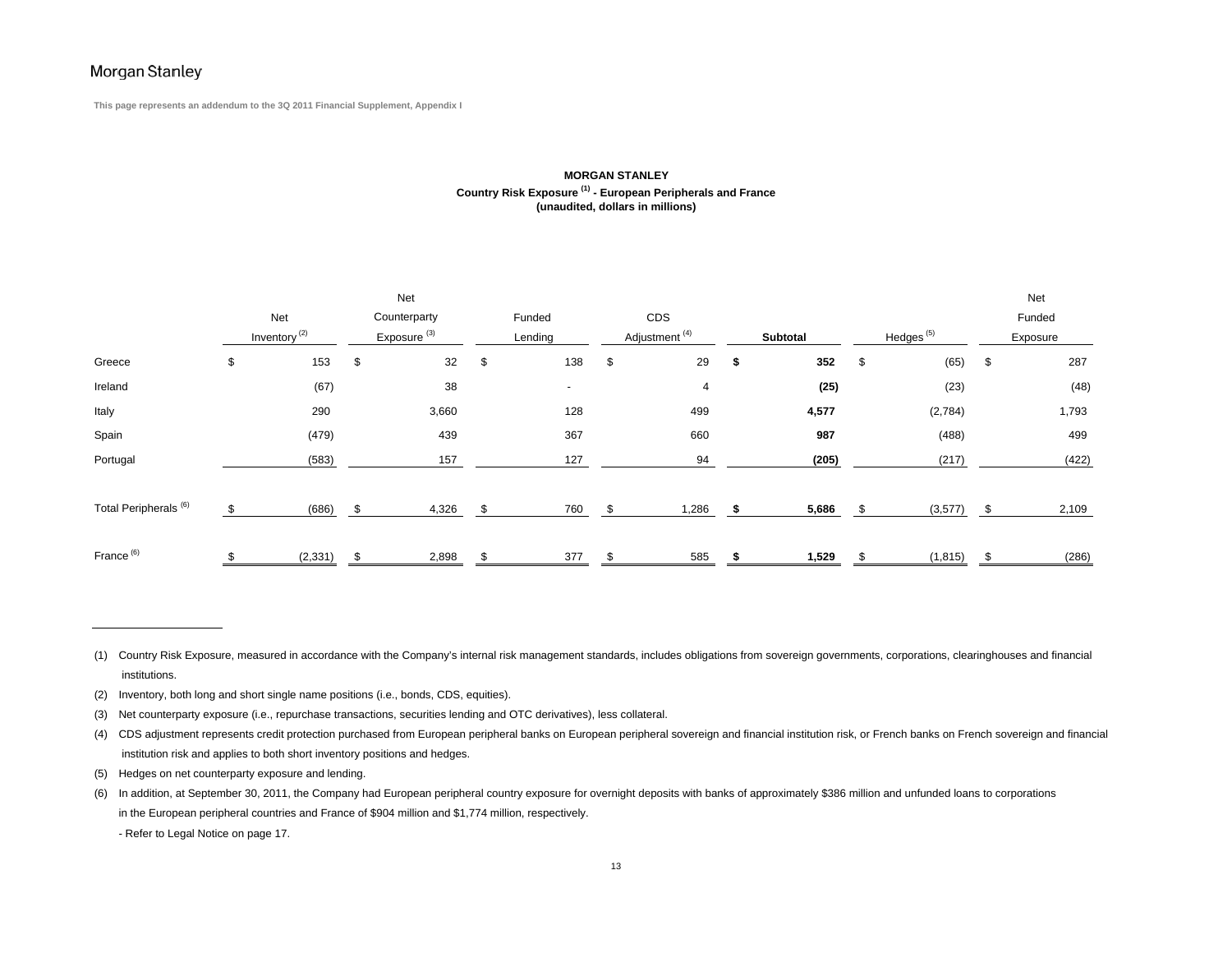**This page represents an addendum to the 3Q 2011 Financial Supplement, Appendix II**

#### **MORGAN STANLEY Earnings Per Share Calculation Under Two-Class Method Three Months Ended September 30, 2011 (unaudited, in millions, except for per share data)**

|                                                     | Allocation of net income from continuing operations           |                             |                                                                                                                      |                                     |                                      |                                |     |                          |  |  |  |  |
|-----------------------------------------------------|---------------------------------------------------------------|-----------------------------|----------------------------------------------------------------------------------------------------------------------|-------------------------------------|--------------------------------------|--------------------------------|-----|--------------------------|--|--|--|--|
|                                                     | (A)                                                           | (B)                         | (C)                                                                                                                  | (D)                                 | (E)                                  | (F)                            |     | $\overline{(G)}$         |  |  |  |  |
|                                                     |                                                               |                             |                                                                                                                      |                                     |                                      | $(D)+(E)$                      |     | (F)/(A)                  |  |  |  |  |
|                                                     | Weighted Average # of<br>Shares                               | % Allocation <sup>(2)</sup> | Net income from<br>continuing operations<br>applicable to Morgan<br>Stanley <sup>(3)</sup>                           | Distributed Earnings <sup>(4)</sup> | <b>Undistributed Earnings</b><br>(5) | Total<br>Earnings<br>Allocated |     | Basic EPS <sup>(8)</sup> |  |  |  |  |
| <b>Basic Common Shares</b>                          | 1,848                                                         | 99%                         |                                                                                                                      | \$92                                | \$2,036                              | \$2,128                        | (6) | \$1.15                   |  |  |  |  |
| Participating Restricted Stock Units <sup>(1)</sup> | 20                                                            | 1%                          |                                                                                                                      | \$1                                 | \$21                                 | \$22                           | (7) | N/A                      |  |  |  |  |
|                                                     | 1,868                                                         | 100%                        | \$2,150                                                                                                              | \$93                                | \$2,057                              | \$2,150                        |     |                          |  |  |  |  |
|                                                     | Allocation of gain (loss) from discontinued operations<br>(A) | (B)                         | (C)                                                                                                                  | (D)                                 | (E)                                  | (F)                            |     | (G)                      |  |  |  |  |
|                                                     |                                                               |                             |                                                                                                                      |                                     |                                      | $(D)+(E)$                      |     | (F)/(A)                  |  |  |  |  |
|                                                     | Weighted Average # of<br><b>Shares</b>                        | % Allocation <sup>(2)</sup> | Gain (loss) from<br><b>Discontinued Operations</b><br>Applicable to Common<br>Shareholders, after Tax <sup>(3)</sup> | Distributed Earnings <sup>(4)</sup> | <b>Undistributed Earnings</b><br>(5) | Total<br>Earnings<br>Allocated |     | Basic EPS <sup>(8)</sup> |  |  |  |  |
| <b>Basic Common Shares</b>                          | 1,848                                                         | 99%                         |                                                                                                                      | \$0                                 | \$25                                 | \$25                           | (6) | \$0.01                   |  |  |  |  |
| Participating Restricted Stock Units (1)            | 20                                                            | 1%                          |                                                                                                                      | \$0                                 | \$0                                  | \$0                            | (7) | N/A                      |  |  |  |  |
|                                                     | 1,868                                                         | 100%                        | \$25                                                                                                                 | \$0                                 | \$25                                 | $\overline{$25}$               |     |                          |  |  |  |  |
|                                                     | Allocation of net income applicable to common shareholders    |                             |                                                                                                                      |                                     |                                      |                                |     |                          |  |  |  |  |
|                                                     | (A)                                                           | (B)                         | $\overline{C}$                                                                                                       | (D)                                 | (E)                                  | (F)                            |     | $\overline{(G)}$         |  |  |  |  |
|                                                     |                                                               |                             |                                                                                                                      |                                     |                                      | $(D)+(E)$                      |     | (F)/(A)                  |  |  |  |  |
|                                                     | Weighted Average # of<br><b>Shares</b>                        | % Allocation <sup>(2)</sup> | Net income applicable to<br>Morgan Stanley <sup>(3)</sup>                                                            | Distributed Earnings <sup>(4)</sup> | <b>Undistributed Earnings</b><br>(5) | Total<br>Earnings<br>Allocated |     | Basic EPS <sup>(8)</sup> |  |  |  |  |
| Basic Common Shares                                 | 1,848                                                         | 99%                         |                                                                                                                      | \$92                                | \$2,061                              | \$2,153                        | (6) | \$1.16                   |  |  |  |  |
| Participating Restricted Stock Units (1)            | 20                                                            | 1%                          |                                                                                                                      | \$1                                 | \$21                                 | \$22                           | (7) | N/A                      |  |  |  |  |
|                                                     | 1,868                                                         | 100%                        | \$2,175                                                                                                              | \$93                                | \$2,082                              | \$2,175                        |     |                          |  |  |  |  |

Note: - Refer to End Notes on pages 15-16 and Legal Notice on page 17.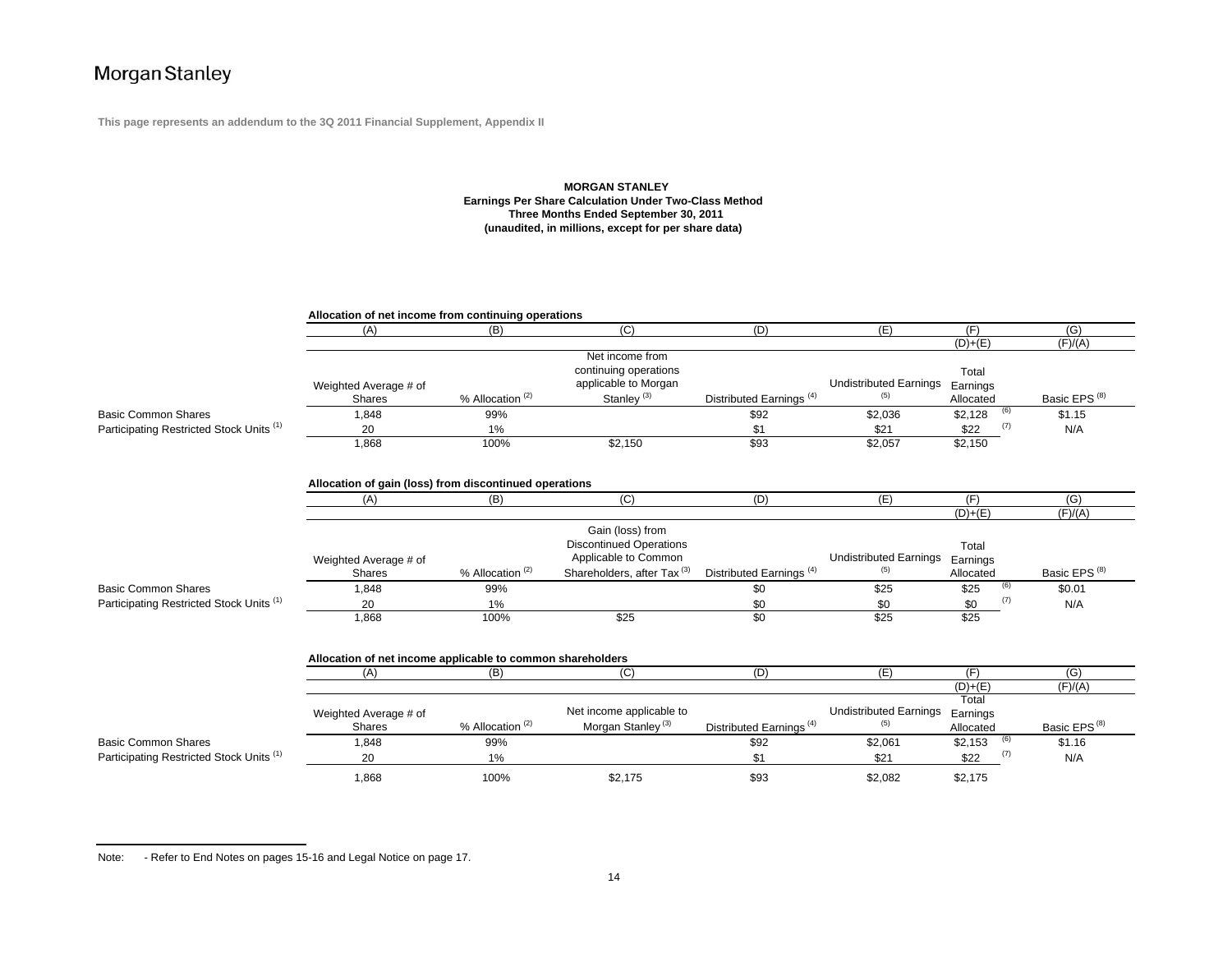### **MORGAN STANLEYEnd Notes**

### **Page 4:**

- (1) Reflects the regional view of the Firm's consolidated net revenues, on a managed basis, based on the following methodology: Institutional Securities: investment banking - client location, equity capital markets - client location, debt capital markets - revenue recording location, sales & trading - trading desk location. Global Wealth Management: financial advisor location. Asset Management: client location except for the merchant banking business which is based on asset location.
- (2) Beginning in the quarter ended June 30, 2011, the increase in common equity and decrease in preferred equity reflect the MUFG conversion.
- (3) Goodwill and intangible balances net of allowable mortgage servicing rights deduction for quarters ended September 30, 2011, June 30, 2011 and September 30, 2010 of \$120 million, \$120 million and \$125 million, respectively.
- (4) For the quarter ended June 30, 2011 book value and tangible book value decreased by \$2.29 and \$1.41 per share, respectively, related to the conversion of Firm convertible preferred stock held by MUFG into approximately 385 million shares of common stock.

### **Page 5:**

(1) The Firm's capital management approach includes an estimation of an amount of capital the Firm and its businesses require over a wide range of market environments. Tier 1 capital, Tier 1 common equity and common equity are designated to segments based on the capital usage calculated by the Firm's Required Capital framework, an internal adequacy measure, which considers a combination of a base amount of capital and an amount of economic capital reserved to absorb extreme stress events. The Firm defines parent capital as capital not specifically designated to a particular business segment. The Firm generally holds parent capital for prospective regulatory requirements, organic growth, acquisitions and other capital needs. The Firm's Required Capital is met by regulatory Tier 1 capital or Tier 1 common equity. The Required Capital framework will continue to evolve over time in response to changes in the business and regulatory environment and to incorporate enhancements in modeling techniques.

### **Page 7:**

(1) Represents the loss amount that one would not expect to exceed, on average, more than five times every one hundred trading days in the Firm's trading positions if the portfolio were held constant for a one-day period. Trading VaR for all primary market risk categories has been recast for all periods to exclude credit portfolio VaR which includes mark-to-market relationship lending exposures and associated hedges as well as counterparty credit risk valuation adjustments including its related hedges. Credit portfolio VaR is disclosed as a separate category. The Firm considers this new allocation method to be a more transparent view of the Firm's traded market risk. For further discussion of the calculation of VaR and the limitations of the Firm's VaR methodology, see Part II, Item 7A "Quantitative and Qualitative Disclosures about Market Risk" included in the Firm's 10-K for the year ended December 31, 2010.

## **Page 11:**

(1) The quarters ended September 30, 2011, June 30, 2011 and September 30, 2010 include investment gains (losses) for certain funds included in the Firm's consolidated financial statements. The limited partnership interests in these gains were reported in net income (loss) applicable to noncontrolling interests.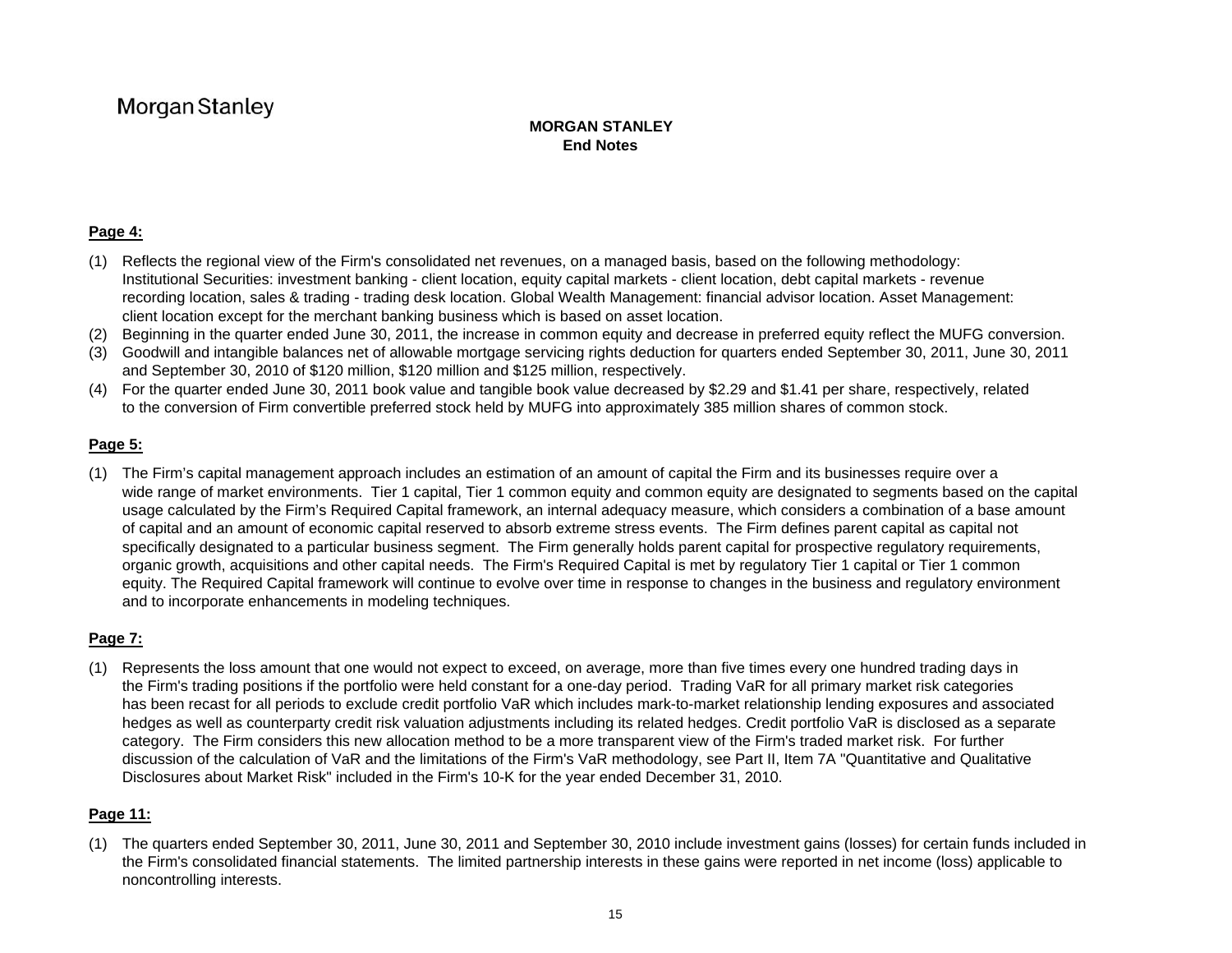### **MORGAN STANLEYEnd Notes**

## **Page 12:**

- (1) Real Estate Investing revenues include gains or losses related to principal investments held by certain consolidated real estate funds. These gains or losses are offset in the net income (loss) applicable to noncontrolling interest. The investment gains (losses) for the quarters ended September 30, 2011, June 30, 2011 and September 30, 2010 are \$(13) million, \$95 million and \$203 million, respectively.
- (2) Merchant Banking revenues include gains or losses related to entities in which Asset Management owns a minority stake, including FrontPoint subsequent to the Firm's restructuring of its ownership of that business during the quarter ended March 31, 2011.
- (3) Net Flows by region [inflow / (outflow)] for the quarters ended September 30, 2011, June 30, 2011 and September 30, 2010 are: North America: \$(4.2) billion, \$14.5 billion and \$(0.5) billion International: \$(1.6) billion, \$1.2 billion and \$3.4 billion
- (4) Assets under management or supervision by region for the quarters ended September 30, 2011, June 30, 2011 and September 30, 2010 are: North America: \$176 billion, \$193 billion and \$172 billion International: \$92 billion, \$103 billion and \$94 billion
- (5) Assets under management or supervision for the quarter ended September 30, 2011 exclude FrontPoint whereas the quarter ended September 30, 2010 include assets under management or supervision of \$7.0 billion related to FrontPoint.

### **Page 14:**

- (1) Unvested share-based payment awards that contain non-forfeitable rights to dividends or dividend equivalents (whether paid or unpaid) are participating securities and are included in the computation of EPS pursuant to the two-class method. Restricted Stock Units ("RSUs") that pay dividend equivalents subject to vesting are not deemed participating securities and are included in diluted shares outstanding (if dilutive) under the treasury stock method.
- (2) The percentage of weighted basic common shares and participating RSUs to the total weighted average of basic common shares and participating RSUs.
- (3) Represents net income from continuing operations, gain (loss) from discontinued operations (after tax), and net income applicable to Morgan Stanley for the quarter ended September 30, 2011 prior to allocations to participating RSUs.
- (4) Distributed earnings represent the dividends declared on common shares and participating RSUs for the quarter ended September 30, 2011. The amount of dividends declared is based upon the number of common shares outstanding as of the dividend record date. During the quarter ended September 30, 2011, a \$0.05 dividend was declared on common shares outstanding and participating RSUs.
- (5) The two-class method assumes all of the earnings for the reporting period are distributed and allocates to the participating RSUs what they would be entitled to based on their contractual rights and obligations of the participating security.
- (6) Total income applicable to common shareholders to be allocated to the common shares in calculating basic and diluted EPS for common shares.
- (7) Total income applicable to common shareholders to be allocated to the participating RSUs reflected as a deduction to the numerator in determining basic and diluted EPS for common shares.
- (8) Basic and diluted EPS data are required to be presented only for classes of common stock, as described under the accounting guidance for earnings per share.